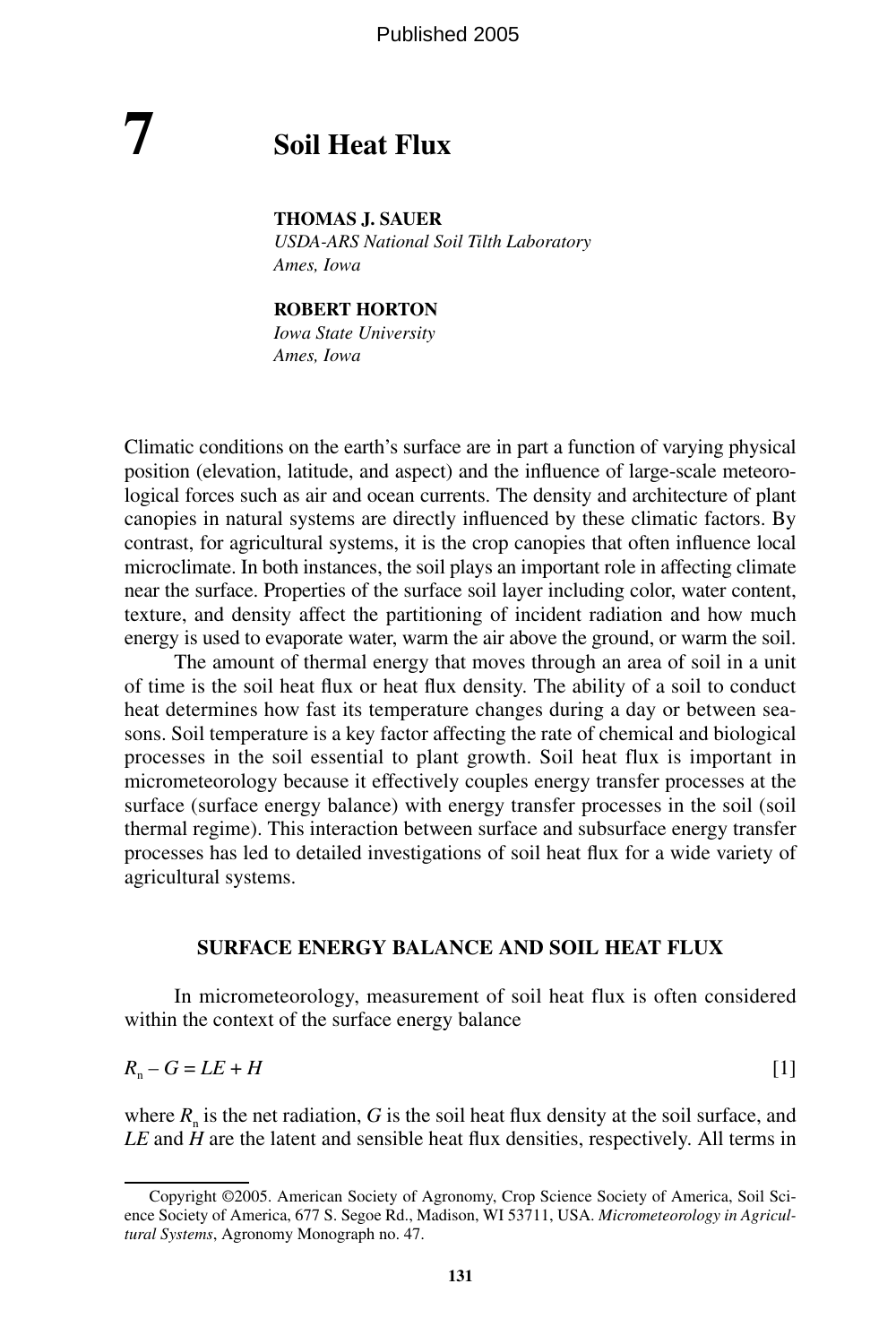Eq. [1] have units of J m<sup>-2</sup> s<sup>-1</sup> or W m<sup>-2</sup>. Note that in Eq. [1] all fluxes away from the soil surface are defined as positive except for  $R_n$ . The left side of Eq. [1],  $(R_n -$ *G*), represents the available energy while the terms on the right side (*LE* and *H*) are often referred to as the turbulent fluxes. Much of the energy that enters the soil during the day returns to the atmosphere at night through terrestrial longwave radiation. For this reason, *G* is often the smallest component of the daily surface energy balance and has, in some cases, been ignored; however, there are often significant transfers of energy into and out of a soil during both day- and nighttime hours and failure to include *G* in short-term (i.e., hourly) energy balance determinations can lead to sizeable errors.

Comprehensive surface energy balance studies have been conducted since the 1950s. Lettau and Davidson (1957) and Lemon (1963) are early examples of these types of studies. In recent years, with technical advancement of groundbased and remote sensing instrumentation, surface energy balance measurements have become much more common. The spatial scale of energy balance studies also has expanded with advancing sensor technology. For example, interest in global climate change has prompted several efforts to estimate the earth's annual mean energy budget (e.g., Ohmura & Gilgen, 1993; Kiehl & Trenberth, 1997). This trend is evidenced by the development of the Global Energy Balance Archive (GEBA) for documentation of current climatic conditions and facilitation of the study of past and future climate (Gilgen & Ohmura, 1999).

Examples of measurements of *G* either alone or as components of energy balance studies can be found for a wide range of agricultural land use practices. Data on *G* within various micrometeorological investigations have been reported for forests (Stewart & Thom, 1973; McCaughey, 1982; Oliver et al., 1987; McCaughey & Saxton, 1988; Tamai et al., 1998), orchards and vineyards (Fritton et al., 1976; Fritton & Martsolf, 1980; Glenn & Welker, 1987; Heilman et al., 1994), grasslands (Rosset et al., 1997; Bremer & Ham, 1999; Twine et al., 2000), small grains (Lourence & Pruitt, 1971; Choudhury et al., 1987; Kimball et al., 1999), row crops (Brown & Covey, 1966; Ham et al., 1991; Ham & Kluitenberg, 1993), and reclining sheep (*Ovis aries*, Gatenby, 1977). Energy balance studies with measured or estimated *G* for non-crop surfaces include those for sparse canopies (Tuzet et al., 1997; Verhoef et al., 1999; Kustas et al., 2000), sloping terrain (Oliver, 1992), and bare soils (Fuchs & Hadas, 1972; Rao et al., 1977; Enz et al., 1988). While the number of studies and variety of soils and surface covers examined have resulted in a wealth of data concerning soil heat flux under field conditions, they also attest to the complexity of energy balance relationships. The intricate relationships between terms in Eq. [1], as affected by such factors as soil and air temperature, soil water content, canopy characteristics, residue cover and wind speed, can have significant impact on the direction and magnitude of the fluxes.

The magnitude of *G* as a component of the surface energy balance varies with surface cover, soil moisture content, and solar irradiance. Daytime peak hourly values of *G* for a bare, dry soil in midsummer could be in excess of 300 W m–2 (Fuchs & Hadas, 1972). By contrast, hourly *G*for a moist soil beneath a plant canopy, residue layer, or snow cover will often be less than  $\pm 20 \text{ W m}^{-2}$ . Surface soil heat flux typically represents 1 to 10% of  $R_n$  for growing crops (Den-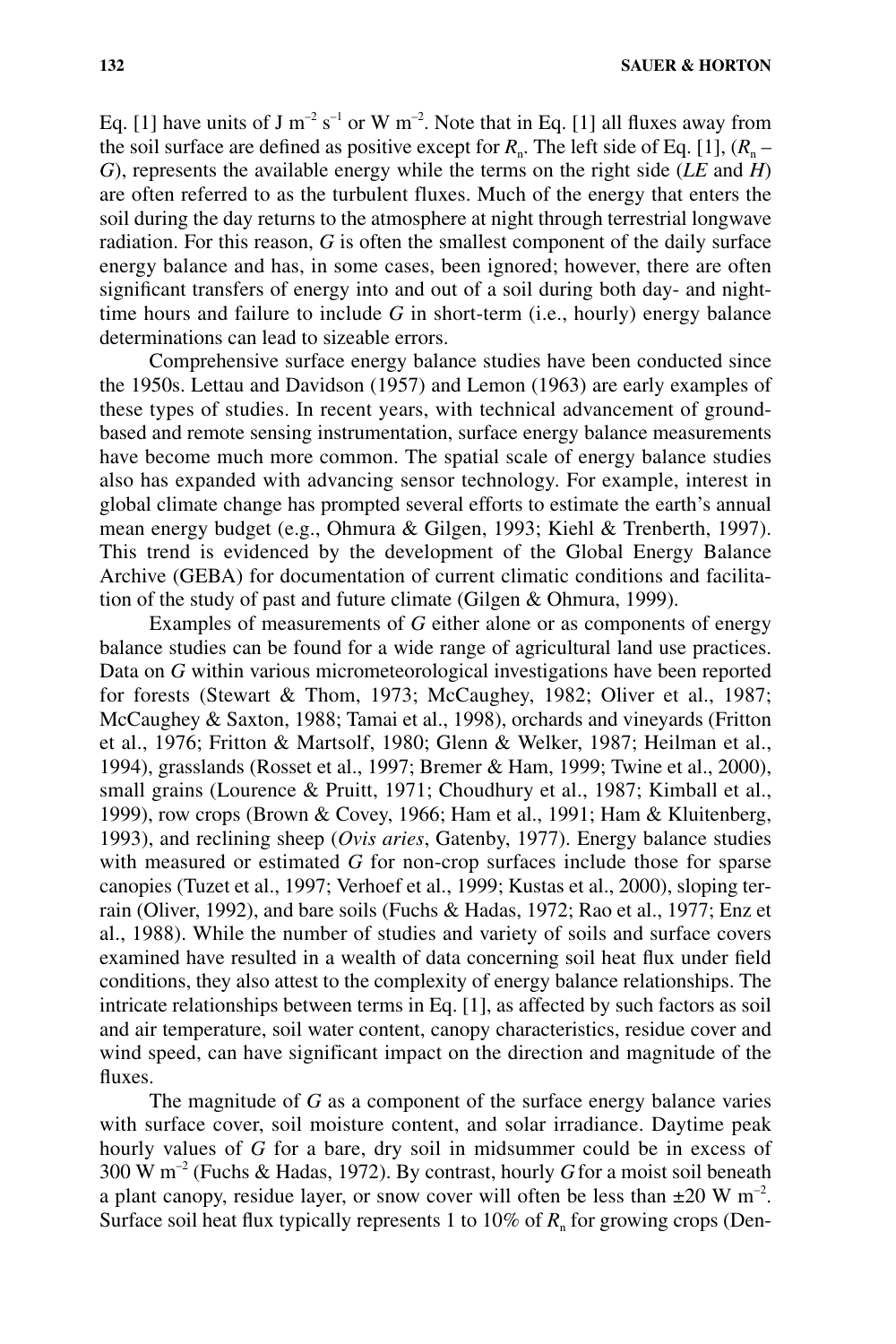mead, 1969; Szeicz et al., 1973; Brown, 1976; Uchijima, 1976; Baldocchi et al., 1985; Clothier et al., 1986). This percentage can exceed 50% in the fall and spring when  $R_n$  is low and the soil is cooling/warming or in arid climates when there is no vegetation (Monteith, 1958; Idso et al., 1975; Choudhury et al., 1987). Figure 7–1 depicts the partitioning of energy balance terms for a corn (*Zea mays* L.) residue-covered soil in central Iowa (Sauer et al., 1998). The data in Fig. 7–1 were obtained in November when the soil and fresh residue layer were dry and the mean surface temperature was 6.8°C. Daytime *G* averaged 14.4% and 16.8% of *R*<sub>n</sub> for Days 310 and 311, respectively.

Measurement or prediction of evaporation is often of great interest as it relates to studies of water balance and water management in agricultural systems. Soil heat flux, as a component of the available energy, is a necessary input for many evaporation measurement and prediction techniques. Evaporation measured with the Bowen ratio energy balance approach (Bowen, 1926), for instance, is dependent on an accurate value for the available energy  $(R_n - G)$ . The impact of errors in *G* on turbulent fluxes determined using the Bowen ratio method is discussed by Malek (1993) and de Silans et al. (1997). Several of the more common equations for predicting evaporation such as the Penman-Monteith (Penman, 1948; Monteith, 1965) and Priestley-Taylor (Priestley & Taylor, 1972), also require available energy as an input. The effect of omitting *G* on evaporation estimates will depend on local climate, soil properties, and cropping system. Although failure to include soil heat flux may introduce relatively small (i.e., <~10%) errors in available energy, exclusion of *G* during the summer can lead to systematic overestimation of available energy and subsequent overestimation of evaporation (Simmers, 1977; Kumar & Rao; 1984; Anadranistakis et al., 1997).



Fig. 7–1. Diurnal patterns of energy balance terms for a no-till corn field in central Iowa (Sauer et al., 1998). The corn residue layer was 0.05 m-thick. Soil heat flux density was measured at 0.05 m using the heat flux plate method and corrected for heat storage in the soil above the plate.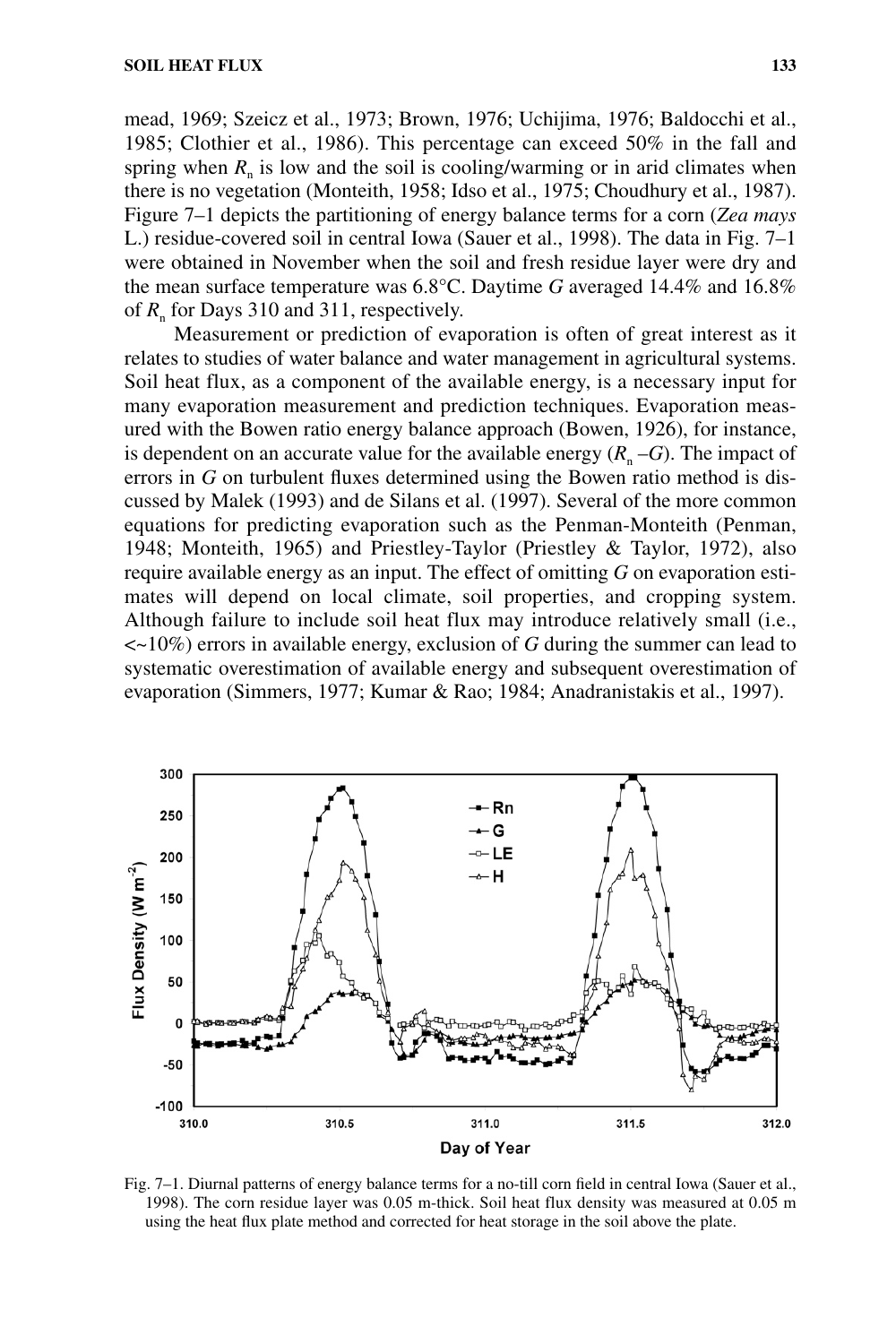## **SOIL THERMAL REGIME AND SOIL HEAT FLUX**

In most instances, conduction is the principal mode of energy transport in soils, although radiation and convection in very shallow layers also may transfer energy. Heat flow in soil can be considered analogous to heat flow in a solid to which Fourier's Law is applied

$$
G = -\lambda \partial T/\partial z \tag{2}
$$

where  $\lambda$  is the thermal conductivity of the soil (W m<sup>-1</sup> K<sup>-1</sup>) and  $\frac{\partial T}{\partial z}$  is the vertical temperature gradient  $(K \, m^{-1})$  of the soil layer. Fourier's Law is defined for solid, homogeneous materials under steady-state conditions with thermal conductivities that are essentially constant over small temperature ranges. Fourier's Law is easily and directly used in many engineering applications, however, in a porous, three-phase medium like soil, use of Eq. [2] is considerably more difficult.

The thermal conductivity of soil varies by composition of the solid fraction (mineral type, particle size, and amount of organic matter), water content, and bulk density (de Vries, 1963; Al Nakshabandi & Kohnke, 1965; Abu-Hamdeh & Reeder, 2000). These properties often vary between soils, spatially at the soil surface for the same soil, between layers within a soil, and over time. Al Nakshabandi and Kohnke (1965), for instance, measured an eight-fold increase in the thermal conductivity of a silt loam soil as its gravimetric water content increased from oven dry to 0.34 kg  $kg^{-1}$ . A temperature gradient in the soil also induces water flow via evaporation and condensation, which include the concomitant transfer of latent energy (Philip & de Vries, 1957; Cahill & Parlange, 1998). Solar radiation is the ultimate driving force behind soil heat transfer in most field settings. Thus, not only are soil thermal properties dynamic, but superimposed on these complex relationships are annual and diurnal patterns of solar radiation including irregularities in weather patterns.

Agricultural management practices including irrigation, drainage, and tillage have the potential to affect the thermal properties of soils and therefore soil thermal regime. In particular, the effect of tillage and crop residue management on soil heat flux has been the subject of several studies (Allmaras et al., 1977; Pikul et al., 1985; Enz et al., 1988; Azooz et al., 1997; Richard & Cellier, 1998; Sauer et al., 1998). Tillage loosens the surface soil, although some local compaction also may occur. Lower soil bulk density generally translates to lower , thus, lower *G* has been observed in tilled soil as compared with un-tilled or compacted soil (Azooz et al., 1997; Richard & Cellier, 1998). Crop residue has a low thermal conductivity and, whether lying on the soil surface or incorporated into the soil by tillage, may inhibit heat transfer into the soil. Residue layers also have a shortwave reflectivity that is higher than most soils and provide a barrier to vapor flow (Gausman et al., 1975; Horton et al., 1996; Sauer et al., 1997). Thus, soils with a large proportion of the surface covered by crop residue tend to have higher water contents, lower temperatures, and lower *G*. Such changes in soil thermal regime, of course, have implications for the surface energy balance and evaporation.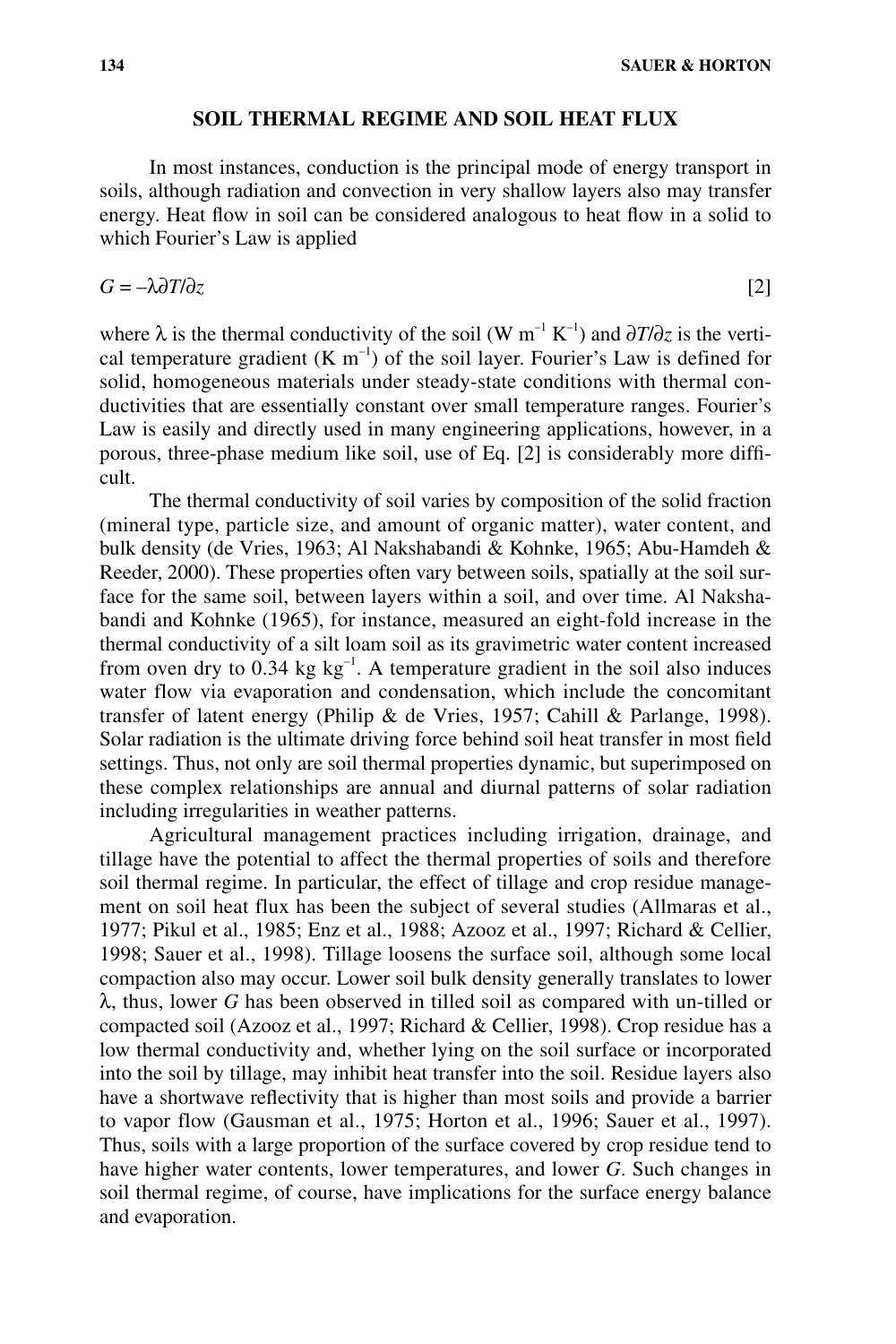#### **MEASUREMENT TECHNIQUES**

Most soil heat flux density measurements have been completed using one of four methods (flux plate, calorimetric, gradient, or combination). One other method that has been developed but not been widely used is the block method (van Wijk, 1967). Measurement of soil heat flux density involves the measurement of soil temperature and one or more soil thermal properties (thermal conductivity or heat capacity), and possibly soil water content. Techniques for measurement or estimation of these parameters are discussed in detail elsewhere (e.g., de Vries, 1963; Goel & Norman, 1990; Smith & Mullins, 1991; Carter, 1993; Topp & Dane, 2002).

An area of current interest in soil heat flux measurement is the spatial variability of *G* under field conditions. Concern is heightened in energy balance studies where measurements of *LE* and *H* by eddy covariance or Bowen ratio techniques are typically representative of an area of  $100s$  of  $m<sup>2</sup>$ . By comparison, *R*<sub>n</sub> (measured with a net radiometer) may be representative of an area of 10s of  $m^2$ ; however, a single measurement of  $G$  is representative of a much smaller area, perhaps ~0.1 m<sup>2</sup>. Several studies (McCaughey, 1982; Ham & Kluitenberg, 1993; Tuzet et al., 1997; Kustas et al., 2000) have shown that spatial variation of *G* under field conditions can be significant. This is especially true for sites with sparse canopies or uneven surfaces as both shading patterns and microtopography introduce large variation in soil temperature and soil water content. Kustas et al. (2000), found variation in *G* (measured at 0.08 m depth) between adjacent locations with similar cover in a dune with an uneven surface and partial shrub cover to be greater than 200 W  $m^{-2}$ . In view of the evidence on spatial variability of *G*, measurement of soil heat flux density at multiple locations is necessary to obtain a spatially-representative value of soil heat flux during energy balance studies for agricultural surfaces, especially partial canopies.

Previous reviews of soil heat flux measurement techniques include Staley and Gerhardt (1957), Carson and Moses (1963), Tanner (1963), Jackson and Taylor (1965), Kimball and Jackson (1979), Fuchs (1986), and Sauer (2002). With the exceptions of Staley and Gerhardt (1957) and Carson and Moses (1963), each of these summaries focused on the measurement of *G* as it pertains to the characterization of soil thermal regime. Although the soil thermal regime and surface energy balance are inter-dependent, emphasis here will be placed on measurement of *G* with regard to micrometeorological applications (surface energy balance and evaporation).

#### **Flux Plate Method**

Most recent studies of soil heat flux density have used heat flux plates (also called heat flow meters or heat flow transducers). This trend is probably due to the comparative ease of the flux plate approach. The concept of a soil heat flux plate was adapted from efforts to measure heat transfer in walls of buildings and bulkheads of ships. Falckenberg (1930) is credited as the first to apply this approach specifically for measuring heat transfer in soil. Contributions to the advancements in theory and design of soil heat flux plates have been made by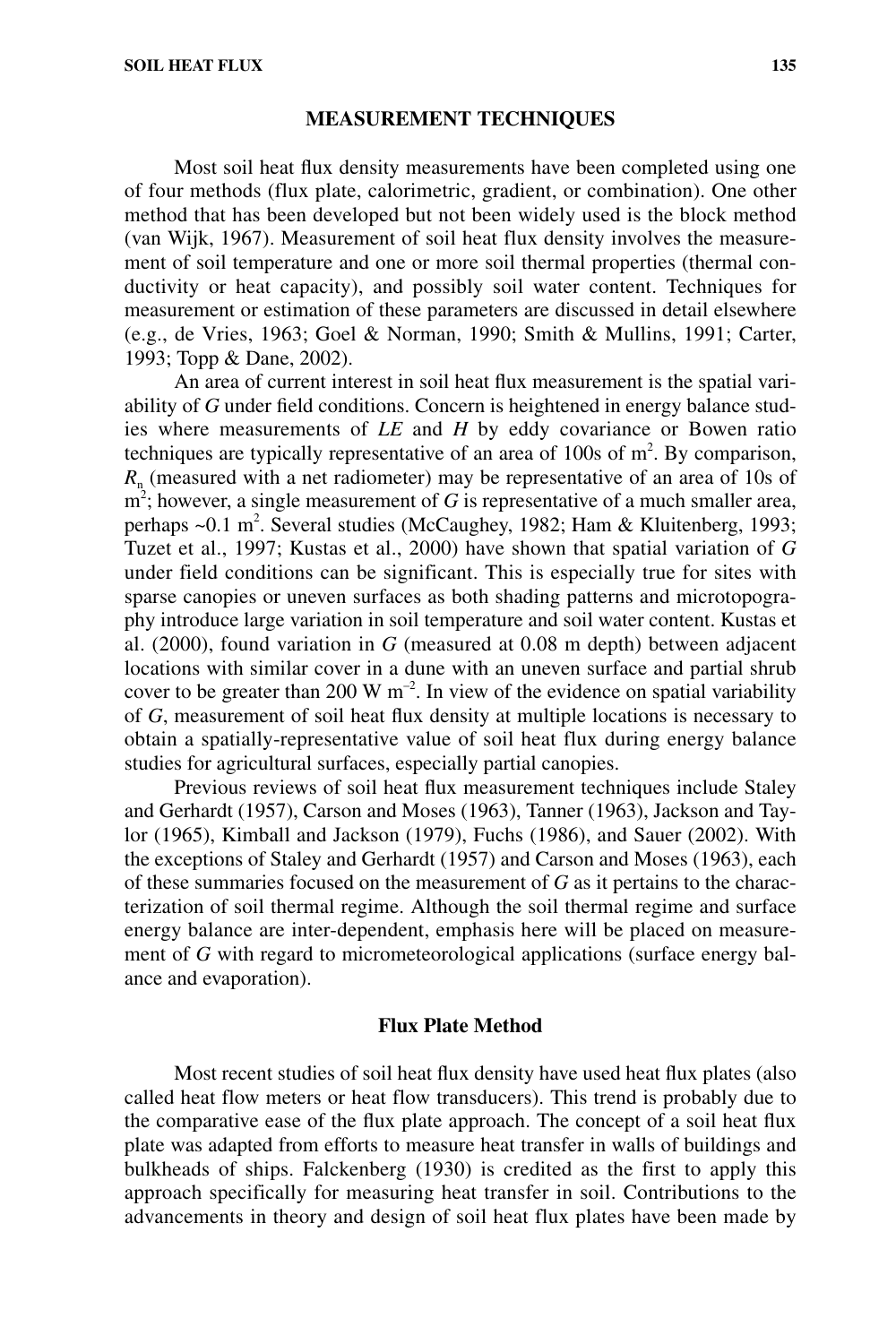Dunkle (1940), Deacon (1950), Portman, (1958), Philip (1961), Fuchs and Tanner (1968), and Mogensen (1970).

Soil heat flux plates are small, rigid, wafer-shaped sensors that are placed horizontally into the soil. The plates make a direct measurement of heat flux density that is proportional to the heat flux density in the soil. Most designs employ an encapsulated thermopile, which produces an electromotive force (emf) in response to a temperature gradient across the plate created by vertical heat flow through the sensor body. Two designs of soil heat flux plates do not use a conventional thermopile as the sensing element. One (Weaver & Campbell, 1985) uses a Peltier cooler and the other (Herin & Théry 1992; Robin et al.,1997) uses printed circuit technology. The signal from a plate that has been calibrated under conditions with known heat flow can then be used to determine the soil heat flux density at the depth of plate placement.

In spite of the simplicity and wide acceptance of the heat flux plate method, several areas of concern surround this approach: (i) heat flow convergence/divergence around the plate, (ii) water flow divergence (including water vapor), (iii) thermal contact between the plate and soil matrix, and (iv) accounting for heat storage in the layer(s) between the plate and the soil surface.

The presence of an impervious plate near the soil surface creates concern regarding convergence/divergence of heat flow, thereby biasing estimates of *G* obtained from the plate readings. Philip (1961) recommended several factors to consider in plate design to minimize perturbations in vertical heat flow based on theoretical analysis of heat flow near a small oblate spheroid of known thermal properties. An equation was derived to predict the ratio of heat flow in the soil to that through the plate:

$$
G_{\rm m}/G = \varepsilon/[1 + (\varepsilon - 1)H] \tag{3}
$$

where  $G_m$  is the heat flux density through the plate,  $\varepsilon$  is the ratio of the plate thermal conductivity to the soil thermal conductivity  $(\lambda_m/\lambda)$ , and *H* is an empirical factor related to plate shape:

$$
H = 1 - (\beta b) \tag{4}
$$

where  $\beta$  is a dimensionless geometric constant dependent on plate shape and *b* is the plate thickness divided by side length for a square plate or plate thickness divided by plate diameter for a circular plate. Mogensen (1970) tested Eq. [3] in laboratory experiments with a small circular plate and found that the heterogeneous composition of the plate made it difficult to verify Philip's theory. Watts et al. (1990) confirmed and refined Philip's recommendations to conclude that: (i) the plate thickness to width ratio should be small, (ii) dry and saturated sand are suitable calibration media for mineral soils, and (iii) the thermal conductivity of the plate should be greater than  $0.5 \text{ W m}^{-1} \text{ K}^{-1}$ .

Figure 7–2 illustrates the effect of heat flux plate thickness and thermal conductivity on the ratio of the heat flux through the plate to the heat flux through the soil  $(G_m/G)$  as predicted by Eq. [3]. The curves in Fig. 7–2 are for hypothetical circular plates that are 50 mm in diameter, 2, 4, or 6 mm-thick, and have ther-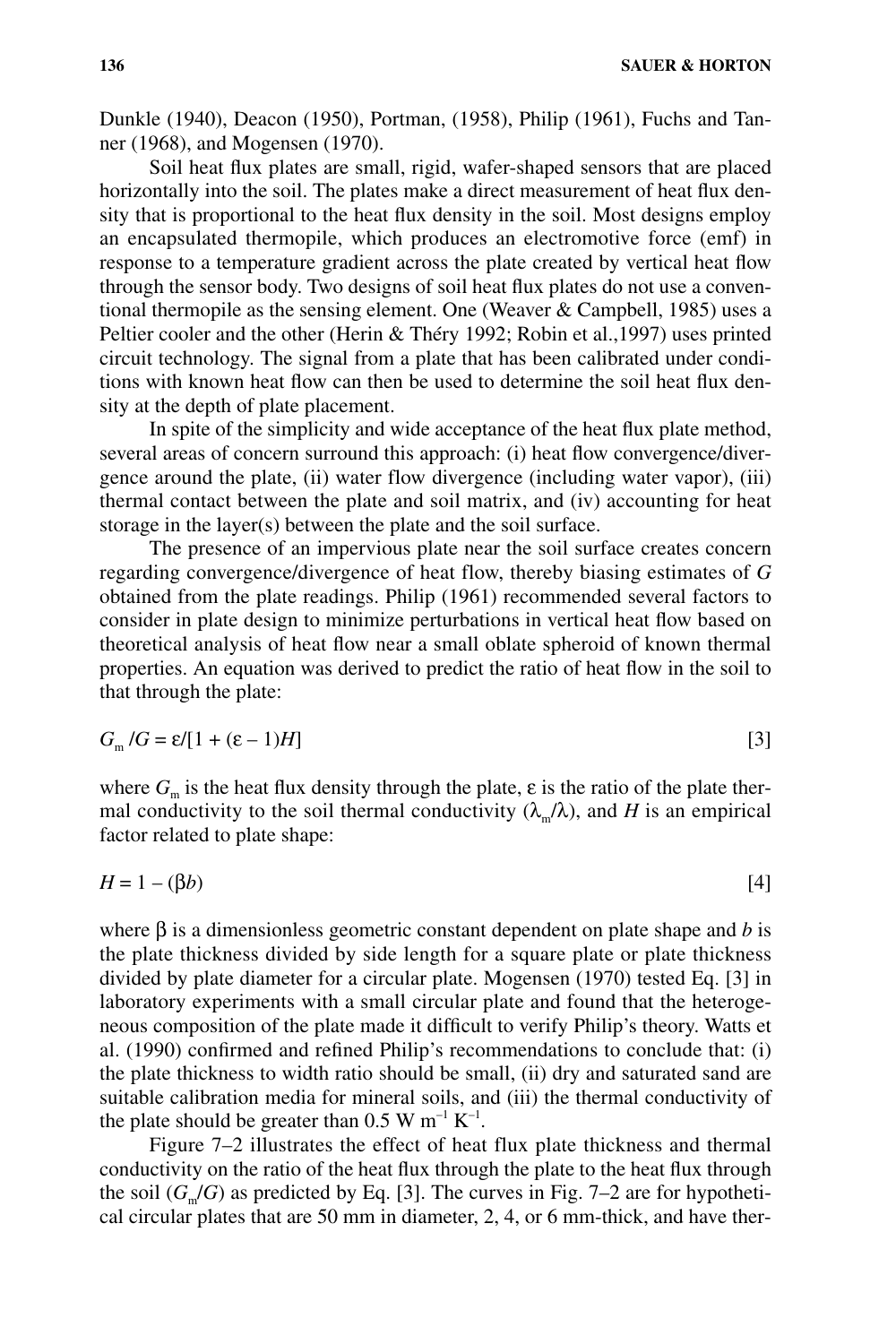

Fig. 7–2. Estimated ratio of soil heat flux density measured with 50 mm-diameter round plates 2-, 4-, and 6-mm-thick with thermal conductivity of either 0.25 or 0.75 W  $m^{-1} K^{-1} (G_m)$  to actual soil heat flux density in soil (*G*) with  $\lambda$  from 0.2 to 1.5 W m<sup>-1</sup> K<sup>-1</sup> as predicted by Eq. [3].

mal conductivity ( $\lambda_m$ ) of 0.25 or 0.75 W m<sup>-1</sup> K<sup>-1</sup>. As the difference between the plate and soil  $\lambda$  increases, increasingly large errors (up to  $-50\%$ ) in measured *G* are predicted. Clearly, using a heat flux plate with  $\lambda$  similar to the expected soil  $\lambda$ or within a range common for mineral soils  $(-0.4-1.2 \text{ W m}^{-1} \text{ K}^{-1})$  would reduce errors associated with heat flow convergence/divergence through the plate. The curves in Fig. 7–2 also indicate that there is less error associated with thinner plates. For example, if a soil had a  $\lambda$  of 1.0 W m<sup>-1</sup> K<sup>-1</sup>, a 2 mm-diameter plate with a  $\lambda_m$  of 0.25 W m<sup>-1</sup> K<sup>-1</sup> would have 22% less error in measured *G* than a 6 mm-diameter plate with the same  $\lambda_{m}$ . It should be noted that Philip's analysis assumes that the flux measurement is made across the entire plate area, while several current plate designs include a "guard" area surrounding a thermopile located in the center of the plate. Also, this analysis is only for heat conduction and does not include any provision for the effects of energy transfer due to liquid water movement near a plate.

The presence of an impervious object like a heat flux plate near the soil surface can affect water flow in the soil in several ways. During and after precipitation events, a heat flux plate can impede water movement downward in the soil and result in a higher water content in the soil immediately above the plate and lower water content immediately below. As evaporation dries the soil, the plate also can prevent upward water movement so the soil above the plate can become drier than the surrounding soil while the soil below the plate remains wetter. When soil immediately adjacent to the plate is at a water content that differs from the surrounding soil, it will also have different thermal properties. For a typical silt loam soil, a change in water content from 0.15 to 0.20 kg kg<sup>-1</sup> can increase its  $\lambda$  from 0.96 to 1.3 W m<sup>-1</sup> K<sup>-1</sup> and its volumetric heat capacity (*C*) from 1.75 to 1.96 MJ m–3 K–1 (de Vries, 1963; Al Nakshabandi & Kohnke, 1965). Unrepresentative soil water content near a heat flux plate will affect the soil thermal proper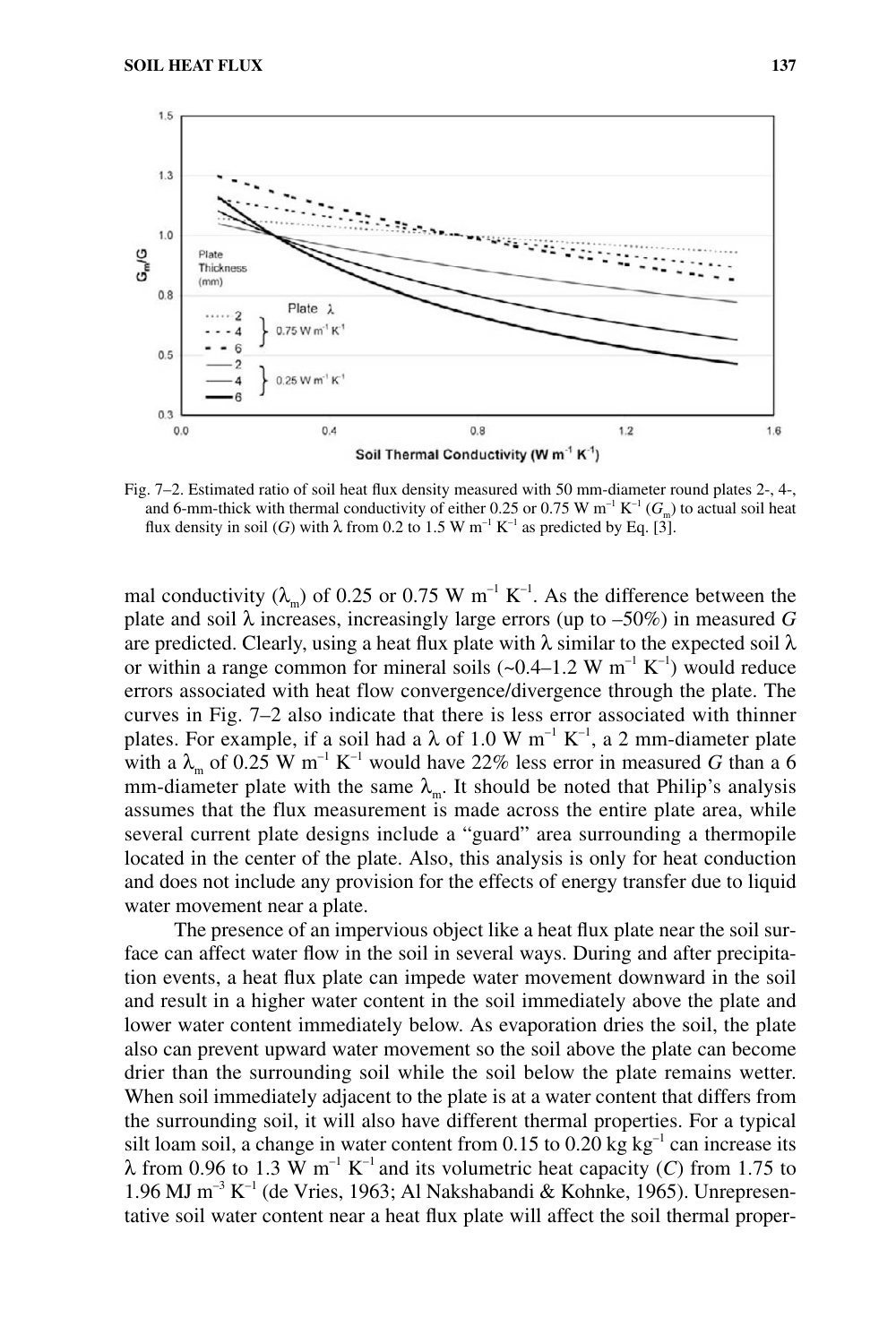ties and could result in sizable errors in measured *G* due to altered heat flow in the vicinity of the plate.

If a soil heat flux plate is positioned above the drying front, energy is consumed through the latent heat of vaporization (i.e., evaporative cooling) in the soil below the plate. This loss of energy may not be measured by the plate as the source of the energy may be from deeper in the soil, nor is it accounted for in the calorimetric heat storage correction, which is completed only for the soil layer above the plate. De Vries and Philip (1986), Buchan (1989), and Mayocchi and Bristow (1995) showed that large errors in  $G$  (up to 100 W m<sup>-2</sup>) can occur when latent heat loss during periods of high evaporation from bare soil is ignored; however, such large errors are likely only when the plate is positioned near the surface (<0.02 m), evaporation is high, and the drying front is abrupt. If a plant canopy is present, there is a diffuse drying front, or the flux plate is at 0.05 m depth or greater, the error due to latent heat loss should not be significant.

Thermal contact between the plate and soil depends on soil texture, structure, water content, and care in installation of the plate. Fuchs and Hadas (1973) compared laboratory and field calibrations of soil heat flux plates and concluded that contact resistance was the largest source of error in the field measurements. To avoid errors associated with contact resistance, the calibration media should be selected so that the thermal contact is similar to that of the soil where the plate is to be installed. Alternatively, plate calibrations could be completed in situ by comparing *G* determined with flux plates with *G* determined by one of the other methods.

As the heat flux plate measures *G* only at the depth of placement, the calorimetric method (discussed in the next section) has been used to account for the change in heat storage in the soil above the plate (Fuchs & Tanner, 1968). Failure to account for heat storage in the soil above the plate can result in large errors. Mayocchi and Bristow (1995) reported errors as large as 80 W  $m^{-2}$  in daytime, half-hour average *G* when the change in heat storage was ignored in a sugar cane (*Saccharum officinarum* L.) field in Australia. Massman (1992, 1993) concluded that the standard calorimetric correction may itself have errors of  $\pm 3$  to 10% when assuming that the change in temperature of the soil layer above the plate is well-approximated by the average temperature at the midpoint. de Silans et al. (1997) present an analytical method for determining *G* at the surface from *G* measured by a plate and temperature at the soil surface and at the plate depth. This approach requires no knowledge of soil thermal properties but does require harmonic analysis of multiple days of steady, periodic temperature and heat flux waves.

#### **Sensors**

Deacon (1950), Tanner (1963), and Fuchs and Hadas (1973) discuss soil heat flux plate design and construction. In general, plate design is dictated by the requirements that the plate be thin, watertight, have a  $\lambda_{m}$  comparable to the soil being monitored, and that the emf produced is high enough to be easily measured. To assure good thermal contact with the soil, exterior materials with a high thermal admittance are desirable. Thermal admittance  $(A_T)$  is defined as

$$
A_{\rm T} = (\lambda_{\rm m} \, \mathbf{C}_{\rm m})^{0.5} \tag{5}
$$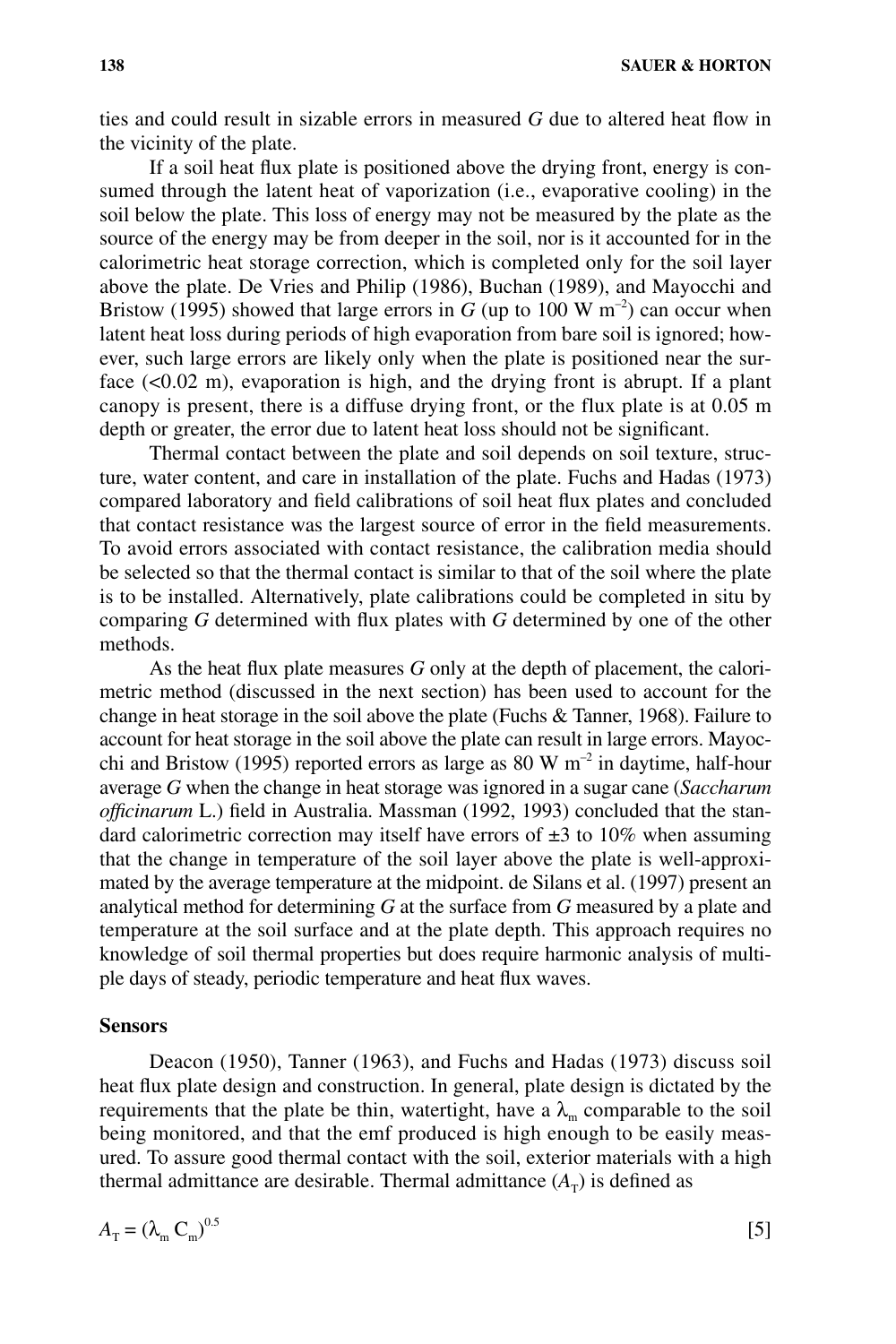where  $C_m$  is the heat capacity of the plate (Fuchs, 1986). To obtain a high  $A_T$ , several plate designs have used metal and/or anodized metal shields on their exteriors.

Due to the popularity of the flux plate technique, several sensors of varying dimensions, thermal properties, and sensitivities are now commercially available (Table 7–1). Factors to consider when selecting a soil heat flux plate include the soil thermal and water regimes being monitored, and desired depth of placement. Plates with larger areas and lower  $\lambda_{\rm m}$  positioned at 0.025 to 0.05 m depth may be suitable for G measurements with dry soils in arid environments as the soil  $\lambda$  and latent heat loss are likely to be relatively low. Smaller plates with higher  $\lambda_m$  positioned at 0.05 to 0.1 m may be preferable at a humid site where more frequent rainfall events keep the soil moist so the soil  $\lambda$  is higher and the drying front is above the plate depth.

## **Procedure**

Figure 7–3 illustrates one arrangement of sensors for application of the heat flux plate method. A shallow excavation to a depth below the desired depth of plate placement is made followed by a horizontal slit slightly smaller than the plate dimensions in a side wall. The plate should be carefully inserted into the slit so that the plate faces are parallel to the soil surface and there is good thermal contact with the soil on all sides. Depth of placement for soil heat flux plates is typically  $0.025$  to  $0.1$  m. At depths  $\langle 0.025$  m, there is concern that the soil may crack when dry thereby exposing the plate to solar radiation or creating poor thermal contact between plate and soil. Multiple plates in the same excavation or multiple excavations with single plates may be necessary to adequately represent the site being monitored. Distance between adjacent plates should be at least double the largest dimension (diameter or side length) of the plate face (Watts et al., 1990). Distribution of measurement sites should reflect any spatial heterogeneity

| Model <sup>†</sup>    | Shape       | Dimensions<br>$(L \times W)$ or diameter) | Thickness | Thermal<br>conductivity | Sensitivity               |
|-----------------------|-------------|-------------------------------------------|-----------|-------------------------|---------------------------|
|                       |             | mm                                        | mm        | $W m^{-1} K^{-1}$       | $\mu$ V/W m <sup>-2</sup> |
| $CN3^{\ddagger}$      | rectangular | $48 \times 29$                            |           | 0.4                     | 21                        |
| $MF-81§$              | rectangular | $110 \times 12$                           |           | 0.23                    | 26                        |
| HFPO1SC <sup>1</sup>  | circular    | 80                                        | 5         | 0.8                     | 50 <sup>III</sup>         |
| $GHT-1C$ <sup>#</sup> | square      | $52 \times 52$                            | 5.7       | 0.26                    | 900                       |
| $HFT-1$ <sup>**</sup> | circular    | 38                                        | 3.9       | 1.0                     | 24                        |
| $610^{**}$            | circular    | 25                                        | 2.6       | 0.33                    | 7.5                       |
| WS 31S <sup>88</sup>  | circular    | 110                                       | 5         | $0.2 - 0.3$             | 100                       |

Table 7–1. Specifications of some commercially available soil heat flux plates.

† Names are necessary to report factually on available data; however, the USDA neither guarantees nor warrants the standard of the product, and the use of the name by USDA implies no approval of the product to the exclusion of others that also may be suitable.

‡ Carter-Scott Manufacturing Pty. Ltd., Brunswick, Victoria, Australia.

§ EKO Instruments Trading Co., Ltd., Tokyo, Japan.

¶ Hukseflux Thermal Sensors, Delft, the Netherlands.

# International Thermal Instrument Co., Del Mar, CA.

†† Radiation and Energy Balance Systems, Seattle, WA. ‡‡ C.W. Thornthwaite Associates, Pittsgrove, NJ. §§ TNO Institute of Applied Physics, Delft, the Netherlands. ¶¶ This sensor can be used in a self-calibrating mode.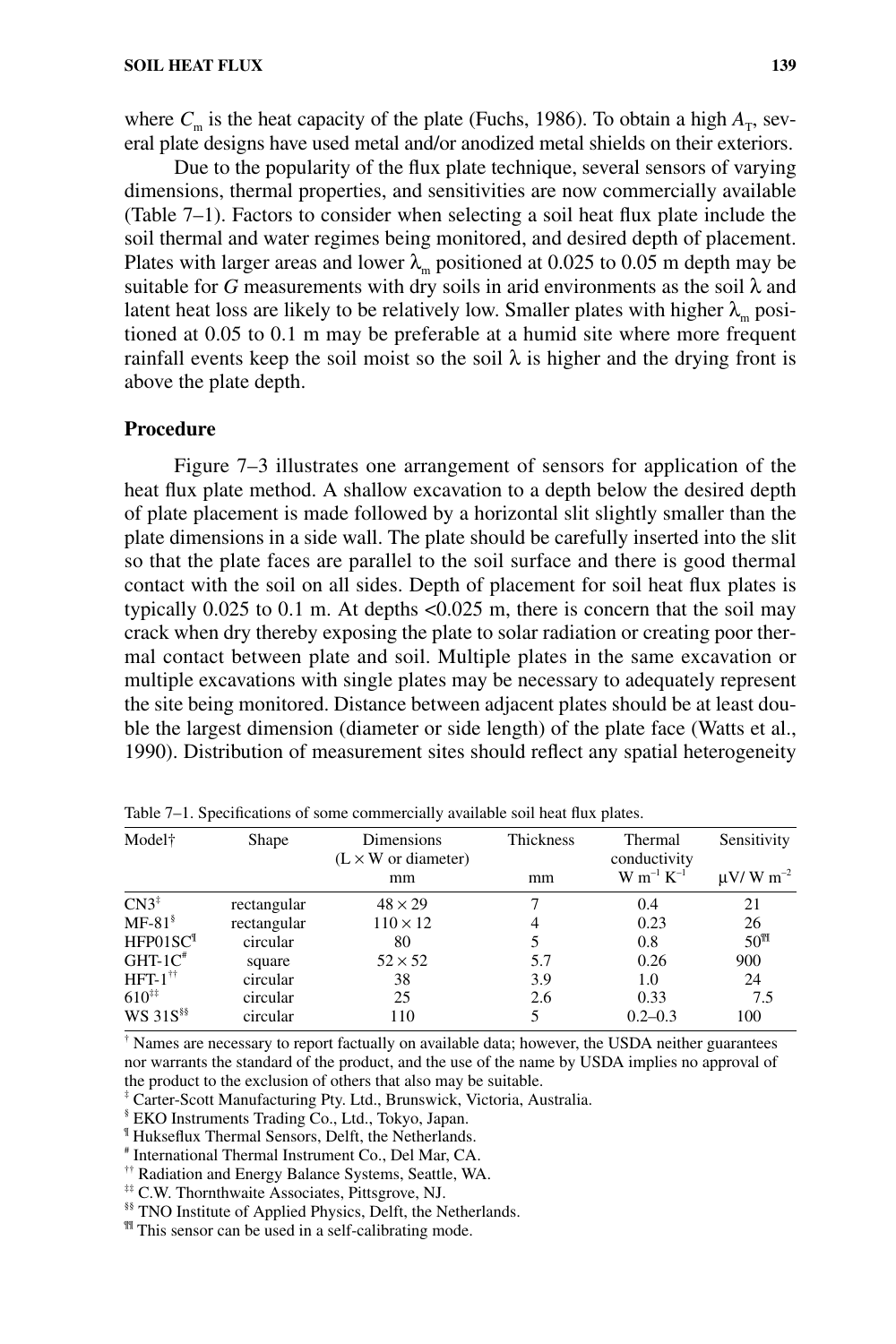

Soil Heat Flux Plate Method

Fig. 7–3. Arrangement of sensors and measurements necessary for application of the heat flux plate method to determine soil heat flux at one location in a homogenous soil.

induced by shading or microtopography. A length of sensor wire near the plate should be buried at the same depth as the plate to reduce the risk of heat conduction down the wire to/from the sensor.

Soil temperature above the heat flux plates is often measured with thermocouples or thermistors to facilitate the calorimetric heat storage correction (Fuchs & Tanner, 1968). In general, one to four measurement depths are used depending on the depth of the plate and uniformity of soil properties. Ideally, the temperature sensor profile should be located adjacent to each plate, however, depending on plate spacing and spatial variability of soil properties, the same temperature profile could be used for the heat storage correction of multiple plates in near proximity. McInnes (2002) provides detailed information regarding soil temperature measurements.

## **Soil Heat Flux Plate Calibration**

Soil heat flux plates have been calibrated in situ against *G* determined by the calorimetric (Hanks & Jacobs, 1971; Högström, 1974; Robin et al., 1997) and gradient methods (Kimball et al., 1976; van Loon et al., 1998). An in situ calibration should reduce any errors associated with thermal contact resistance (Fuchs & Hadas, 1973). Such calibrations also provide the best opportunity for obtaining accurate calibration data at varying soil moisture content; however, an in situ calibration involves a considerable investment in time and resources and measurement errors associated with the method used as the standard must be considered. One recent development in sensor technology is a heat flux plate that includes a heater for independent, in situ calibrations (van Loon et al., 1998).

Several other techniques for soil flux plate calibration have been proposed including a radiation technique (Idso, 1972) and several designs of steady-state lab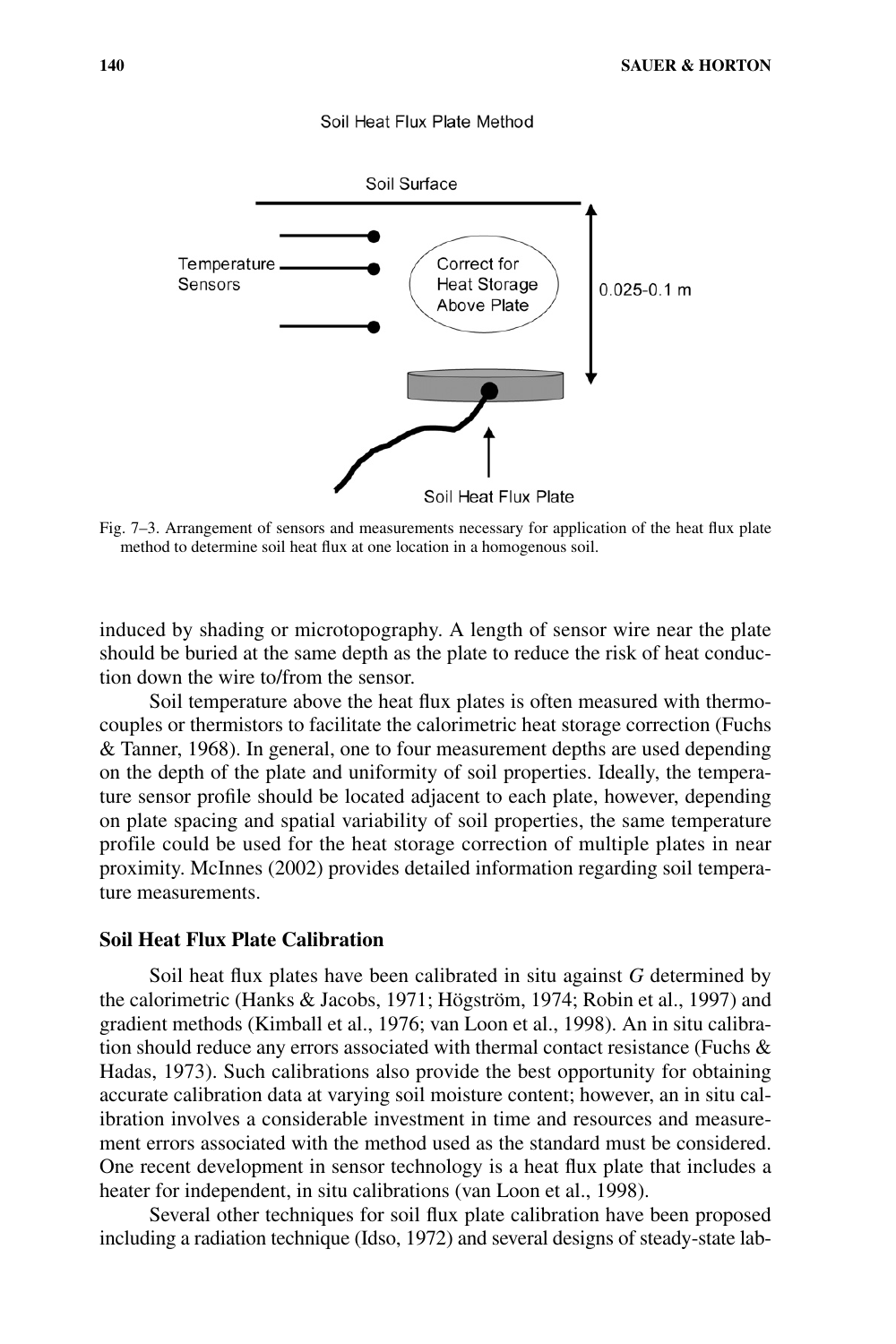oratory apparatus (Fuchs & Tanner, 1968; Biscoe et al., 1977; Howell & Tolk, 1990; Watts et al., 1990; van Loon et al., 1998). The laboratory techniques involve placing the plates in a porous medium (generally quartz sand) inside a well-insulated box where a known, 1-dimensional heat flux is maintained across the media and through the plates. Because establishment of a temperature gradient across moist sand creates a moisture gradient and latent heat transfer, accurate calibrations using this technique can be completed only under dry and saturated conditions.

# **Advantages and Disadvantages**

The primary advantages of the flux plate method are that the plates are relatively inexpensive, reliable, and can be used continuously in the field for extended periods. For these reasons, the flux plate method has become the most popular technique for measuring *G*, especially in surface energy balance applications. Nonetheless, significant errors in measured *G* are likely unless certain precautions are taken and/or corrections made:

- 1. Plate thermal properties should be matched with the environmental conditions being monitored. As previously noted in Fig. 7–2, errors as large as 50% are estimated from Eq. [3] when using plates with thermal conductivity grossly different than the surrounding soil. Plate thickness and face area along with near-surface soil water dynamics also should be considered when choosing the depth of placement.
- 2. Plates should be carefully calibrated and installed. Fuchs and Hadas (1973) measured a 27% difference in sensitivity for a flux plate calibrated both in the field and under controlled laboratory conditions. Most of this error was attributed to differences in thermal contact resistance with the soil.
- 3. Sufficient numbers of plates should be installed to obtain a spatiallyrepresentative estimate of *G*. Especially with partial canopies and uneven soil surfaces, spatial variation of *G* can be significant necessitating the careful placement of multiple sensors to obtain an accurate areal average.
- 4. Correction for heat storage above the plate must be made. Figure 7–4 shows measured *G* at 0.05 m (average of three heat flux plates) at 0.5 h intervals with and without correction for heat storage. Although the daily sum of *G* for the corrected flux is only 3.3% greater than the uncorrected flux, the heat storage correction results in significantly greater *G* during the daytime and lower *G* at night. At 10:00 a.m. Central Standard Time (1000), the difference between the corrected and uncorrected *G* is 52 W m<sup>-2</sup> (120–68 W m<sup>-2</sup>). If the Bowen ratio energy balance method were being used to determined the turbulent fluxes, failure to correct for heat storage would lead to a 52 W  $m^{-2}$  (14%) overestimate of the available energy  $(R_n - G = 377 \text{ W m}^{-2} \text{ instead of }$  $325 \text{ W m}^{-2}$ ). This error would lead to a subsequent underestimate of  $LE + H$  by the same amount.
- 5. Correction for latent heat loss may be necessary for shallow plates above an abrupt drying front. Buchan (1989) and Mayocchi and Bristow (1995) have shown that errors up to 100 W  $m^{-2}$  can occur if latent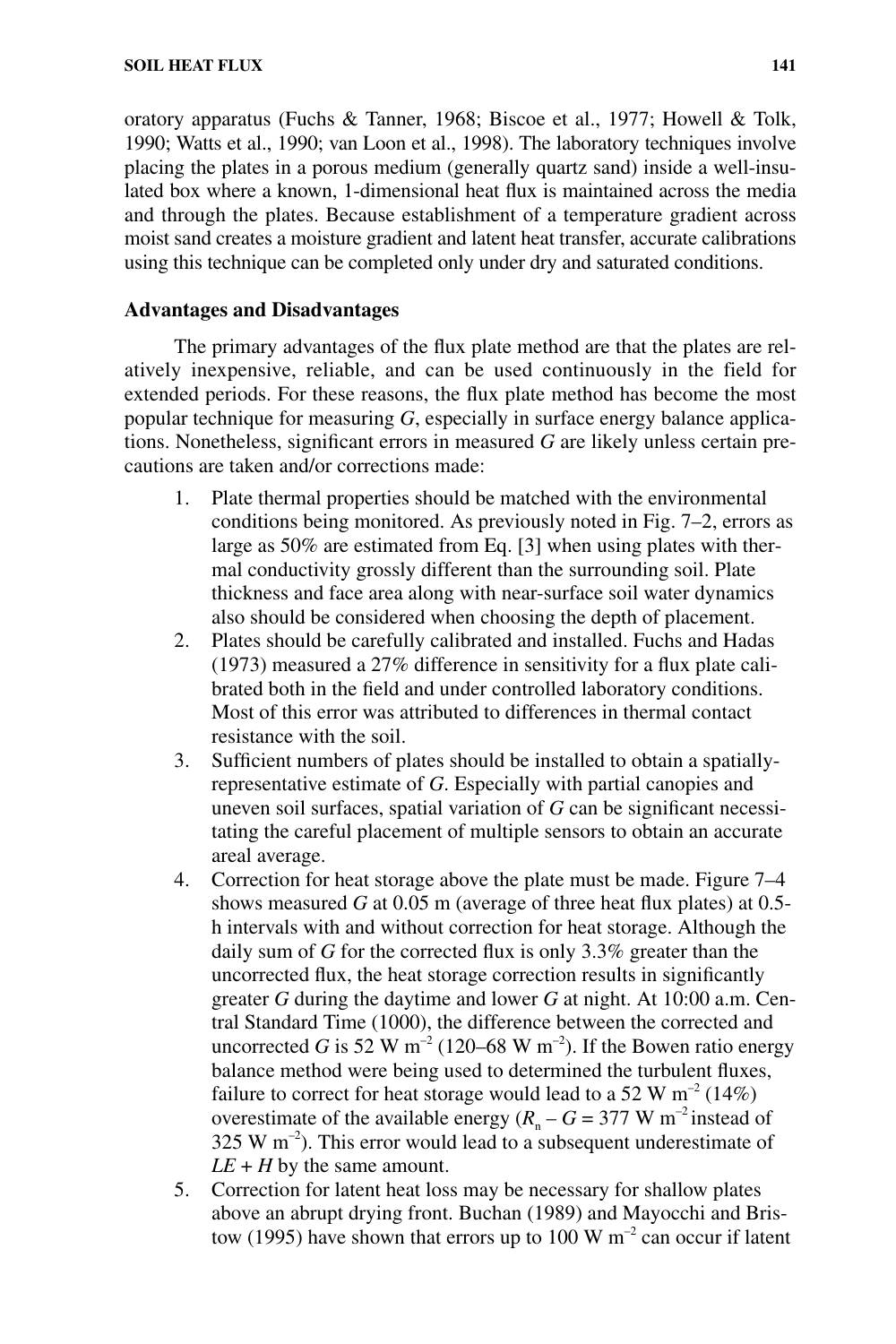

Fig. 7–4. Heat flux density measured at 0.05 m in a silt loam soil in southwestern Minnesota with and without the correction for heat storage in the soil layer above the heat flux plate (T.J. Sauer and N.S. Eash, unpublished data).

heat transfer is neglected under these conditions. This error is probably insignificant when plates are positioned below 0.05 m.

## **Calorimetric Method**

The calorimetric or temperature integral method is used to determine the average soil heat flux density from the change in heat storage in the soil over a given time interval (Fuchs, 1986):

$$
G_{i-1} = \delta z_i C_i (\partial T_i / \partial t) + G_i
$$

where  $G_{i-1}$  is the heat flux density at the top of a layer,  $\delta z_i$  is the layer thickness (m),  $C_i$  is the volumetric heat capacity for the layer (J m<sup>-3</sup> K<sup>-1</sup>),  $\frac{\partial T}{\partial t}$  is the rate of change of the mean layer temperature  $(K)$ , and  $G<sub>i</sub>$  is the heat flux density at the bottom of the layer. If a layer *n* is found with  $\partial T/\partial z = 0$ , then by Eq. [2]  $G_n = 0$ and the soil heat flux density for layer *j* is given by

$$
G_{j-1} = \sum_{i=j}^{n} \delta z_i C_i (\partial T_i / \partial t)
$$
 [7]

When  $j = 1$ , Eq. [7] gives G at the soil surface. Alternatively, if  $G_i$  is known by some other method at a reference depth  $(z_r)$ , Eq. [6] can be used to calculate G at all other depths. If  $G_r$  is calculated using the gradient method, this approach is referred to as the combination method, which is discussed in a later section.

#### **Sensors**

Soil temperature and volumetric heat capacity are the only data inputs necessary for completing the calculations involved with the calorimetric analysis.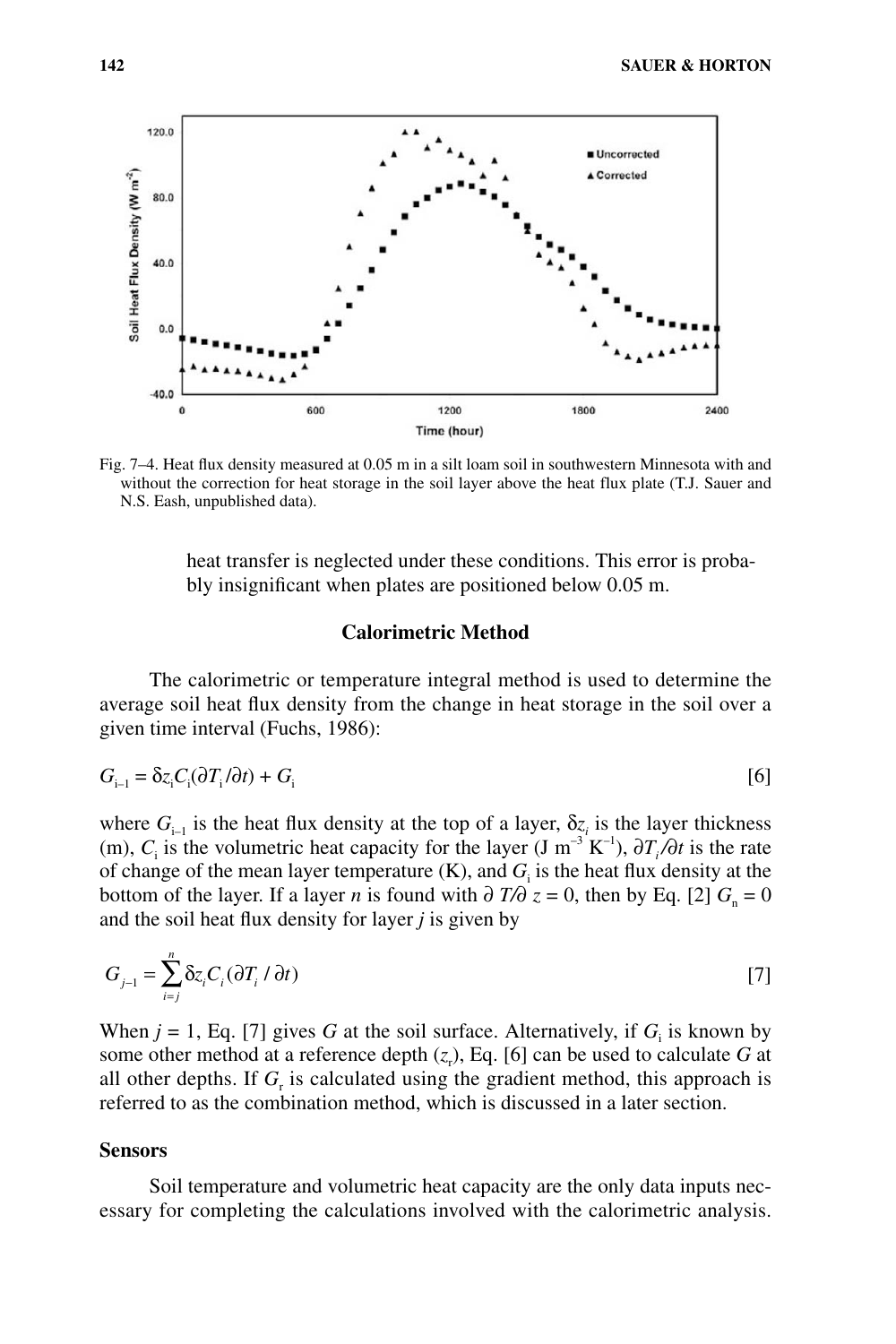Soil temperature must be accurately measured at several depths from near the surface to a depth where *G* is negligible for the desired measurement interval, generally at ~1 m for discerning diurnal patterns in *G.* Temperature sensors with different characteristics may be desired for the surface layers (i.e., more sensitive thermistors or smaller thermocouples), where temperature changes rapidly, than for deeper in the profile where the amplitude of soil temperature is dampened. Again, McInnes (2002) provides detailed information regarding soil temperature measurements.

Techniques for determining soil heat capacity are discussed by Kluitenberg (2002). Methods for measuring soil heat capacity use calorimetry or heat pulse probes that can be used in laboratory or field settings (Kluitenberg et al., 1993; Bristow et al., 1994). A technique to estimate volumetric heat capacity based on the volume fractions of the mineral, organic matter, and water components of a soil developed by de Vries (1963) also is widely used. To use the de Vries estimation technique, the soil porosity, organic matter content, and volumetric water content must be known. Thus, if bulk density and organic matter content are known for a soil, only measurement of the volumetric water content is necessary to estimate the volumetric heat capacity. Soil water content can be measured by several intrusive or non-intrusive techniques (Topp & Ferré, 2002). Multiple sensors or water content samples collected from each site and depth may be used to improve spatial averaging.

## **Procedure**

A relatively deep excavation will be required at the site(s) that will allow insertion of sensors into an exposed soil face. Selection of measurement locations should include consideration of the presence or absence of a plant canopy or residue layer, surface roughness, row spacing and orientation, and proximity to anomalous features (e.g., large rocks, tree roots, and compacted areas). Careful selection of depth intervals is essential to successful application of the method. Abrupt discontinuities in soil particle size, mineralogy, or bulk density within layers should be avoided to ensure uniform volumetric heat capacities and linear temperature gradients within each layer. Typically, larger changes in water content and temperature are observed near the surface, which result in progressively smaller contributions to *G* per depth increment with distance from the surface. Optimal sensor placement in a homogeneous soil should approximate a geometric progression with depth (e.g., 0.01-, 0.02-, 0.04-, 0.08-, 0.16-, 0.32-, 0.64-, 0.96-, and 1.28-m depths).

Measurement frequency and averaging interval of the temperature measurements will depend on the time constant of the temperature and heat capacity sensors, and objectives of the measurement protocol (e.g., hourly flux vs. daily sums vs. seasonal trends). Typically, data signals are averaged across 15- to 60 minute intervals. If heat capacity is being estimated, soil water content and bulk density values (Grossman & Reinsch, 2002) must be available for each layer between the temperature sensors. Identification of a layer with  $G = 0$  or determination of *G* at a reference depth then allows calculation of *G* at all other depths and at the soil surface using Eq. [6].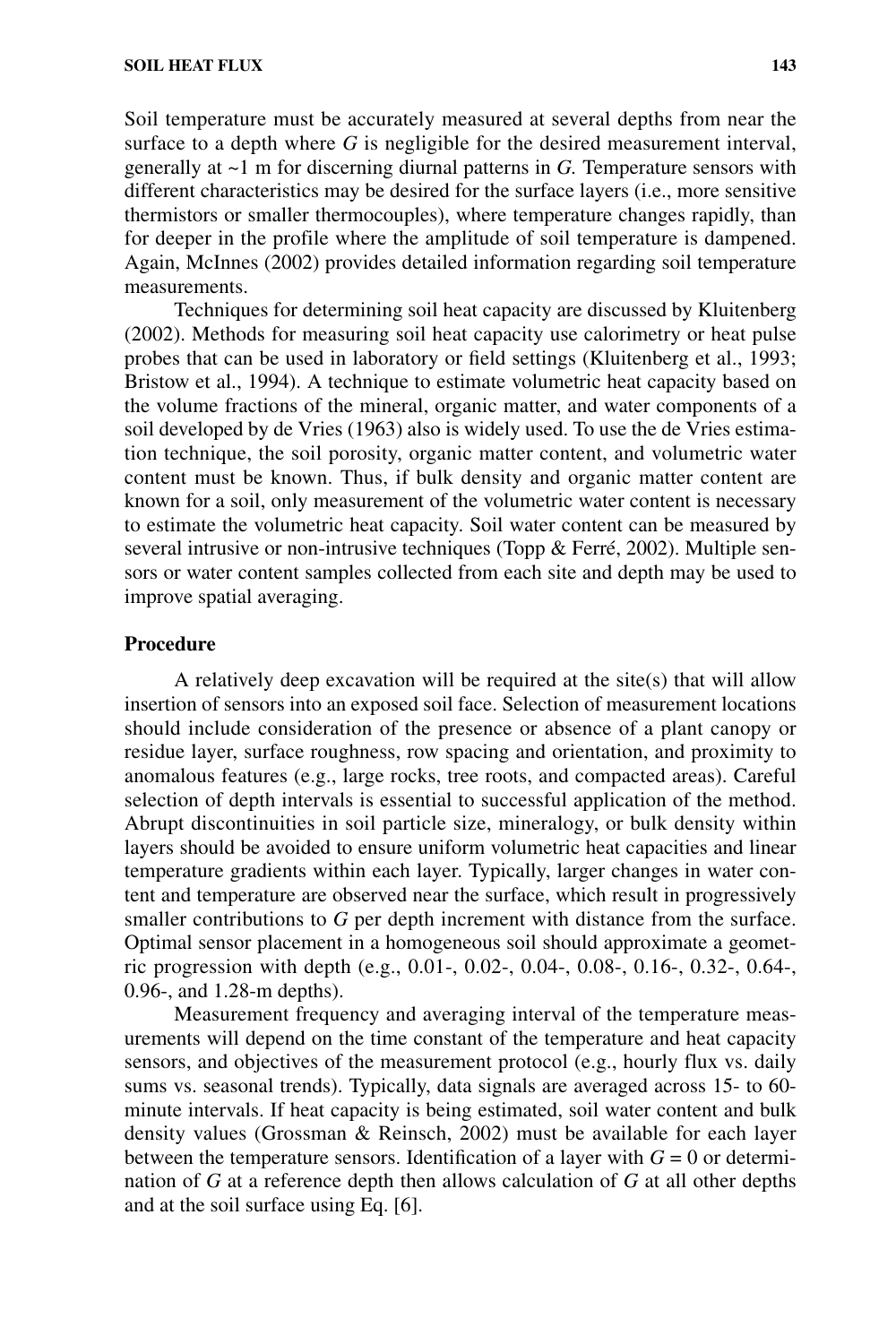#### **Advantages and Disadvantages**

The calorimetric method is constrained by the ability to accurately determine changes in volumetric heat capacity for each soil layer and each time interval. Under conditions with slowly changing soil water content, this may not present a significant challenge; however, for layered soils or when soil water content is changing rapidly (e.g., wetting front advance after a rainfall event), obtaining accurate heat capacity values is difficult. Cellier et al. (1996) provide a recent example of use of the calorimetric method to measure *G* including the development of an estimation technique using commonly-measured micrometeorological parameters.

Very precise soil temperature measurements  $(\sim 0.02 - 0.1 \text{ K}$  precision) are required for successful application of this method. This is especially important at deeper depths where the temperature gradient is applied to progressively thicker layers with large volumetric heat capacities. This also is important if data are required for shorter time intervals with smaller temperature changes (Hanks & Jacobs, 1971; Fuchs, 1986). Given the relatively stringent requirements for the temperature measurements, the large number of sensors, and their placement deep in the soil, the calorimetric method is most often used as a reference for comparison with other methods.

## **Gradient Method**

The gradient method is a direct application of Eq. [2]. A measured temperature gradient  $(\partial T/\partial z)$  is combined with an estimated or measured thermal conductivity  $(\lambda)$  to determine *G*. The simplicity of this approach is offset by difficulty in obtaining accurate  $\lambda$  measurements under field conditions. Like volumetric heat capacity, soil thermal conductivity changes significantly with soil water content, in this instance due to the large difference in  $\lambda$  between water and air (0.57 vs. 0.025 W  $m^{-1} K^{-1}$  at 283 K, respectively). As a result,  $\lambda$  values for soil layers in the field can change by a factor of two to five across commonly observed changes in water content.

## **Sensors**

Bristow (2002) provides details concerning the measurement of soil thermal conductivity using both steady-state and transient methods. The single heat probe and heat pulse methods are best suited for in situ field measurements. Also included in the discussion is an approximation by de Vries (1963) for estimating soil thermal conductivity based on a phase mixing model and the weighted volume fraction of soil constituents. Data on soil water content will be required if the de Vries method is to be used for estimating  $\lambda$ . Thermocouples or thermistors are again suitable temperature sensors for the gradient method as they have sufficient accuracy and are easily logged for continuous measurements.

# **Procedure**

Due to difficulties in accurately measuring  $\lambda$  near the soil surface, the gradient method is generally applied at a reference depth of at least 0.2 m. The calorimetric method can be applied to the surface layers above the reference layer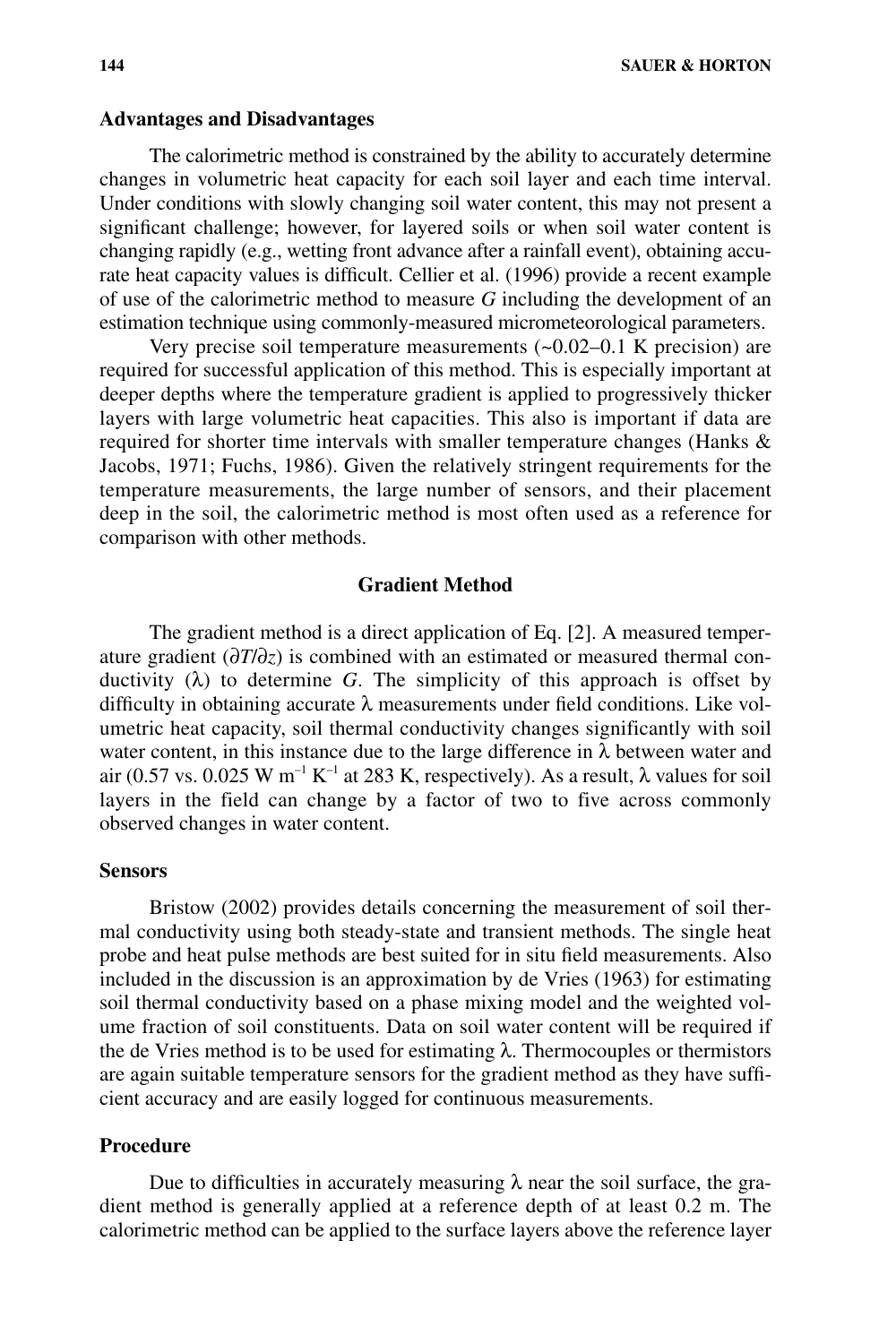to determine *G* at the surface. Coupling the calorimetric and gradient methods is referred to as the combination method and is discussed in the next section. A shallower or deeper reference depth may be appropriate or possible for different soils depending on texture, moisture content, and the amplitude of the temperature wave. Placement of soil temperature, thermal conductivity, and/or soil water content sensors will depend on layering within the soil and overall objectives of the *G* measurements.

An excavation must be made to allow insertion of sensors at the desired depths and at locations appropriate for accurate representation of the measurement area. Multiple sensors on the same horizontal plane or multiple sensor locations will improve the spatial sampling. Sampling frequency and averaging intervals will depend on sensor characteristics, sampling objectives, and time scale of changes in soil moisture and temperature. The temperature gradient can be obtained by differentiating a smooth curve fit to the temperature data or by simply taking the average temperature difference across each layer over the averaging interval.

#### **Advantages and Disadvantages**

The gradient method is simple to employ, however, accurate measurement of  $\lambda$  in situ can be challenging. Recent improvements in thermal conductivity measurement techniques, especially for in situ measurements, now make application of the gradient method more attractive. Nonetheless, accurate estimates or measurements of  $\lambda$  near the soil surface are necessary if G is to be determined at the soil surface for use in energy balance or evaporation equations. Kimball et al. (1976) used four variations of the gradient method to measure *G* in a bare loam soil. They concluded that the method produced acceptable results with  $\lambda$  values estimated by de Vries' theory when a 0.2 m reference depth was used but not with a 0.05 m reference depth.

## **Combination Method**

The coupling of the gradient and calorimetric methods is known as the combination method. In some instances, the coupling of the soil heat flux plate and calorimetric methods has been referred to as the combination method (Fuchs & Tanner, 1968; Massman, 1993). Here, the former will be considered the combination method while the latter is considered a necessary heat storage correction for accurate application of the flux plate method.

The combination of gradient and calorimetric methods takes advantage of the limited measurements required for the gradient method and the accuracy of near-surface *G* measurements of the calorimetric method. The gradient method is used to determine *G* at some reference depth (typically 0.2 m) through application of Eq. [2] and the calorimetric method is applied to successive layers between the reference depth and the soil surface using Eq. [6]. The combination method avoids the deep profile measurements of soil temperature and volumetric heat capacity of the calorimetric method and enables the determination of *G* at the soil surface based on a flux determined from the gradient method applied to one layer.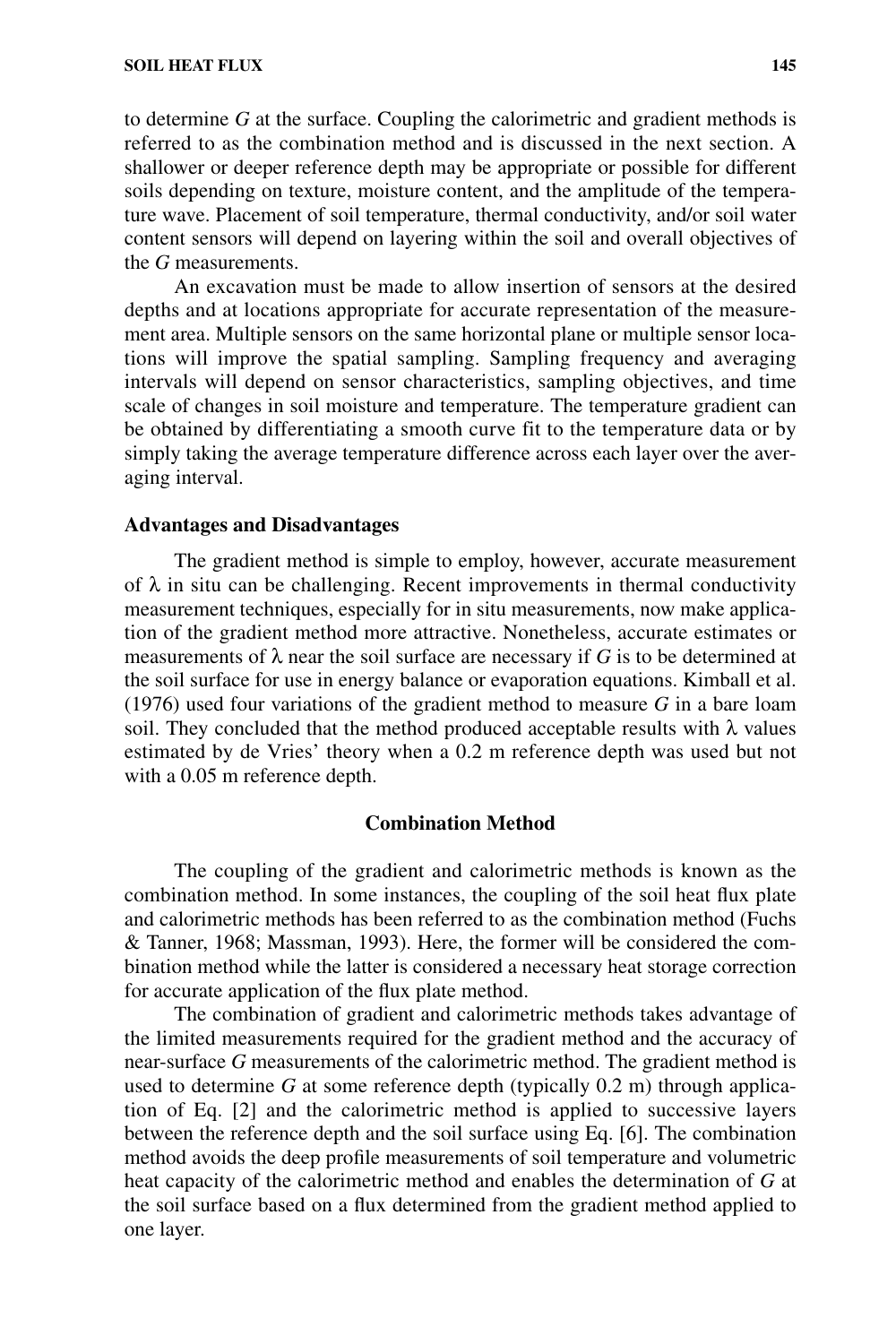#### **Sensors**

Appropriate soil temperature, thermal conductivity, and heat capacity sensors/techniques to be used with the combination method or its null-alignment variant (Kimball & Jackson, 1975) have already been described for the calorimetric and gradient methods.

## **Procedure**

Only a shallow excavation is necessary as all required sensors will be at or less than approximately 0.25 m. Again, choice of location(s) and number of sensors at each depth will be dictated by the heterogeneity of soil properties and surface cover within the area to be represented by the measurements. The number and vertical spacing of temperature sensors above the 0.2 m reference will be determined by the soil properties although a geometric progression from the surface is still advisable with maximum vertical separation of <0.05 m. The temperature gradient at the 0.2 m reference depth can be determined from sensors placed above and below (e.g., 0.15 and 0.25 m). Unless the heat capacity is directly measured, soil water content and bulk density need to be measured or estimated for each layer concurrent with the temperature measurements to determine the volumetric heat capacity for the calorimetric calculations.

# **Advantages and Disadvantages**

The heat storage calculations are applied to relatively thin layers near the surface so 0.1 K resolution in soil temperature measurements are acceptable. As the necessary soil temperature measurements are straightforward, success with the combination approach will depend on how accurate the thermal conductivity and volumetric heat capacity of the soil layers can be measured or estimated. Pikul and Allmaras (1984) and de Vries and Philip (1986) compared the nullalignment method with the theory of Philip and de Vries (1957) and reported contrasting results. Pikul and Allmaras (1984) found poor agreement between the null-alignment and mechanistic approaches especially for shallow soil layers and dry soil conditions. De Vries and Philip (1986) concluded that the failure to account for latent heat loss in the upper soil layers resulted in serious underestimation of  $\lambda$  and systematic errors with the null alignment technique.

## **ESTIMATION AND PREDICTION OF SOIL HEAT FLUX DENSITY**

The importance of soil heat flux to surface energy balance and evaporation investigations has encouraged the development of estimation and prediction techniques for use when measured values of *G* are unavailable. These techniques rely on surrogate micrometeorological data, parameters obtained using remote sensing technology, or information on soil thermal properties, for input into estimation algorithms. One simple and popular technique involves the ratio of *G* to *R*n. Table 7–2 lists example values of  $G/R<sub>n</sub>$  that were obtained for a variety of agricultural surfaces. As expected,  $G/R<sub>n</sub>$  is relatively high ( $>0.15$ ) for bare soils and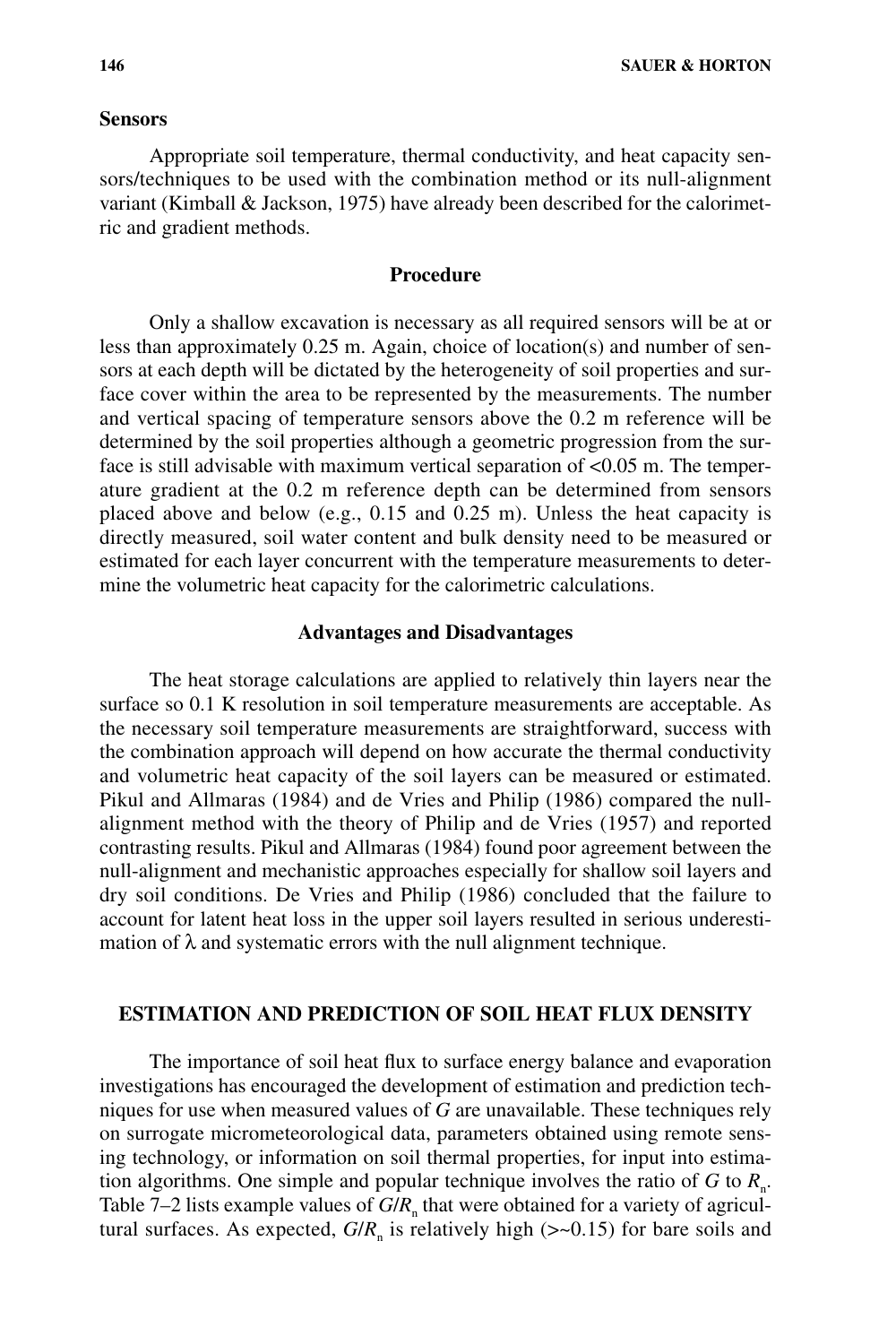|                 |                   |                     | Table 7–2. Typical values for the ratio of soil heat flux density to net radiation $(G/R_n)$ for various agricultural surfaces. |                          |
|-----------------|-------------------|---------------------|---------------------------------------------------------------------------------------------------------------------------------|--------------------------|
| Surface/canopy  | G/R,              | Location(s)         | Comments                                                                                                                        | Reference                |
| Loam soils      | $0.22 - 0.51$     | Arizona and Montana | G/R, increased as soil dried                                                                                                    | Idso et al., 1975        |
| Loess soil      | 0.34              | Israel              | G/R <sub>n</sub> unaffected by soil wetness                                                                                     | Fuchs & Hadas, 1972      |
| Silty clay soil | 0.14              | Syria               | daylight hours                                                                                                                  | Oliver et al., 1987      |
| Alfalfa         |                   | Arizona             | midday values, $G/Rn = 0.3$ for stubble                                                                                         | Clothier et al., 1986    |
| Barley          | 112               | Syria               | daylight hours, < 50% ground cover                                                                                              | Oliver et al., 1987      |
| Grass           | 0.04              | California          | $R_{n} > 0$ , mown and well-watered                                                                                             | Meek et al., 1989        |
| Maize           | 0.06              | New York            | daylight hours, 2.5 m-tall canopy                                                                                               | Brown & Covey, 1966      |
| Mixed prairie   | 0.19              | Saskatchewan        | daylight hours, thick thatch layer                                                                                              | Ripley & Redmann, 1976   |
| Orchard         | 0.04              | West Virginia       | $G/R_n = 0.07$ with coal dust amended soil                                                                                      | Sharratt & Glenn, 1988   |
| Pasture         | 0.10              | The Netherlands     | daylight hours                                                                                                                  | DeBruin & Holtslag, 1982 |
| Pine forest     | 0.04              | Australia           | daylight hours, 7.5 m-tall canopy                                                                                               | Denmead, 1969            |
| Pine forest     | $\overline{0.01}$ | United Kingdom      | daylight hours, 9 m-tall canopy                                                                                                 | Oliver et al., 1987      |
| Sorghum         | $\Xi$             | Texas               | daylight hours                                                                                                                  | Szeicz et al., 1973      |
| Sugar beet      | 0.03              | Nebraska            | daylight hours, full canopy                                                                                                     | Brown, 1976              |
| Wheat           | 0.07              | Australia           | daylight hours, 0.32 to 0.55 m-tall canopy                                                                                      | Denmead, 1969            |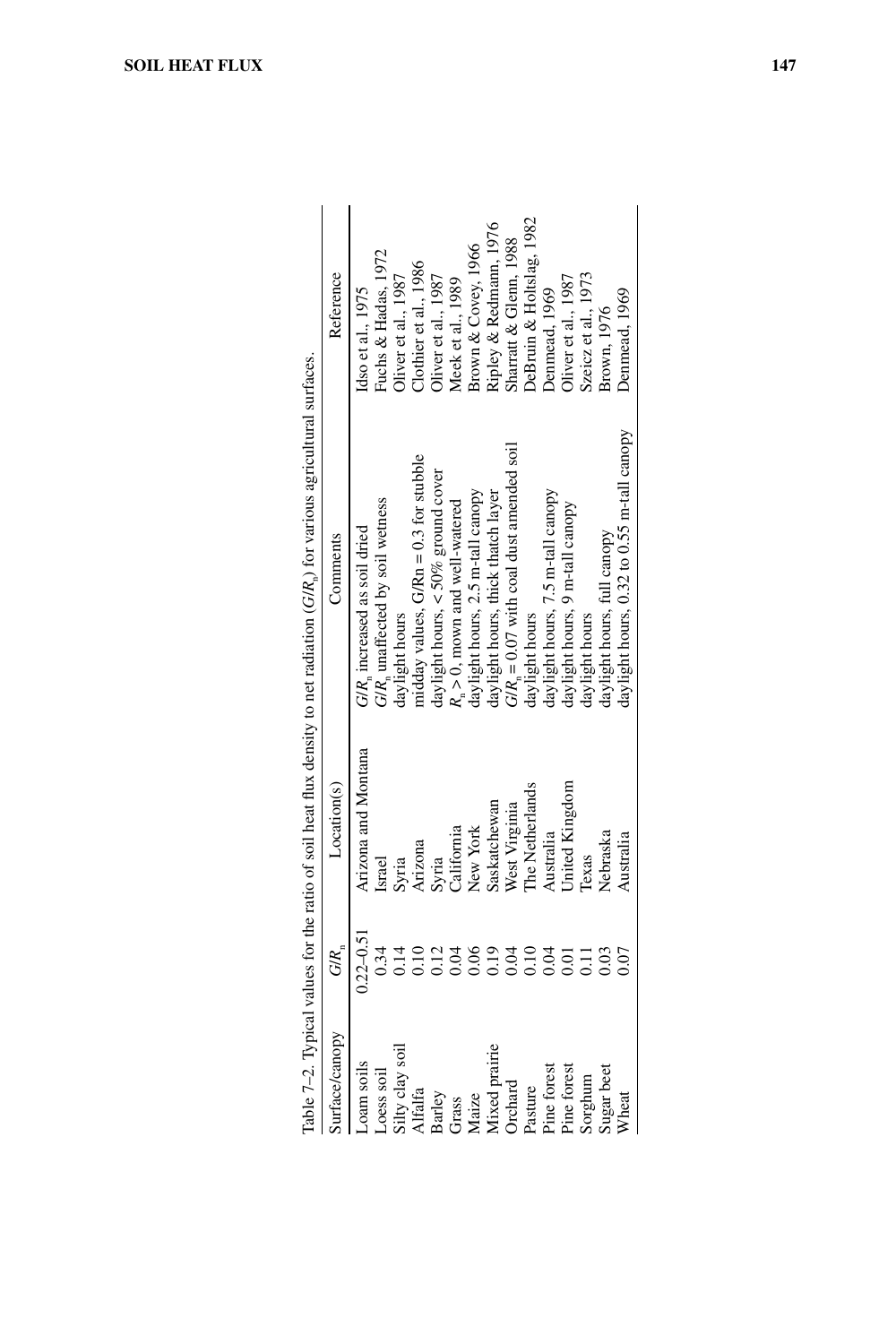sparse canopies and low for fully-developed crop canopies and forests, which have greater attenuation of  $R_n$  within the canopy. While the  $G/R_n$  ratio has proven to be consistent in some instances and especially during daytime hours (Fuchs & Hadas, 1972), the ratio has been found to be sensitive to changing soil water content and canopy density (Idso et al, 1975; Clothier et al., 1986; Oliver et al., 1987). For these reasons, using  $G/R<sub>n</sub>$  ratios to estimate G are primarily useful as a first approximation, with the understanding that such estimates may have large errors relating to variation in surface characteristics over time.

In spite of the uncertainty surrounding estimates of  $G$  from the  $G/R<sub>n</sub>$  ratio, it is still reasonable to expect that soil heat flux would be some small percentage of net radiation, a flux that is relatively easy to measure. Plant canopy properties that affect soil heat flux include the height of the canopy, the leaf area index (LAI), and the amount of vegetative cover (Clothier et al., 1986; Yang et al., 1999). Several techniques have been developed to improve estimates of *G* from  $R_n$  or other data by incorporating additional attributes that characterize canopy properties. Anadranistakis et al. (1997) investigated the relationship between *G*/*R*<sup>n</sup> and LAI for a barley (*Hordeum vulgare* L.) crop at various stages of development in Greece. An exponential relationship was found between LAI and  $G/R<sub>n</sub>$ for daytime hours. The  $G/R<sub>n</sub>$  ratio was 0.43 when the LAI was near 0 and approached a limit of 0.1 for large LAI. Clothier et al. (1986) found inclusion of crop height and a spectral vegetation index (ratio of near infrared to red reflectance, NIR/Red) both improved estimates of *G* from  $G/R_n$ . Daughtry et al. (1990) and Kustas and Daughtry (1990) used ground-based and remotely-sensed multispectral reflectance data to extend the work of Clothier et al. (1986) to determine a normalized difference vegetation index (NDVI), which is the difference between the near infrared and red reflectance divided by their sum. Use of the NDVI resulted in improved estimates of  $G$  from  $R_n$  for fields with bare soil and cotton (*Gossypium hirsutum* L.) and alfalfa (*Medicago sativa* L.) canopies at different stages of growth. Kustas et al. (1993) explored nonlinear relationships between  $G/R_n$  and vegetation indices (VIs). They concluded that a power function

$$
G/R_{\rm n} = aVI^{\rm b} \tag{8}
$$

where *a* and *b* are fitted constants, was more appropriate than the previously derived linear relationships between  $G/R<sub>n</sub>$  ratios and VIs such as the NDVI and NIR/Red reflectance.

Another approach for predicting *G* uses soil temperature measurements in combination with different solutions to soil heat flow equations. Since soil temperature is easily measured and continuous data records for multiple depths are often available, these techniques offer another opportunity to estimate *G* when direct measurements are lacking. Many of these techniques do, however, involve various assumptions concerning soil thermal properties and may be limited to certain prescribed conditions (e.g., homogeneous soil, constant soil water content, no canopy, sunny days).

Horton and Wierenga (1983) developed a method to estimate *G* that uses a harmonic analysis of soil temperature at one depth, if soil thermal diffusivity ( $\alpha$  =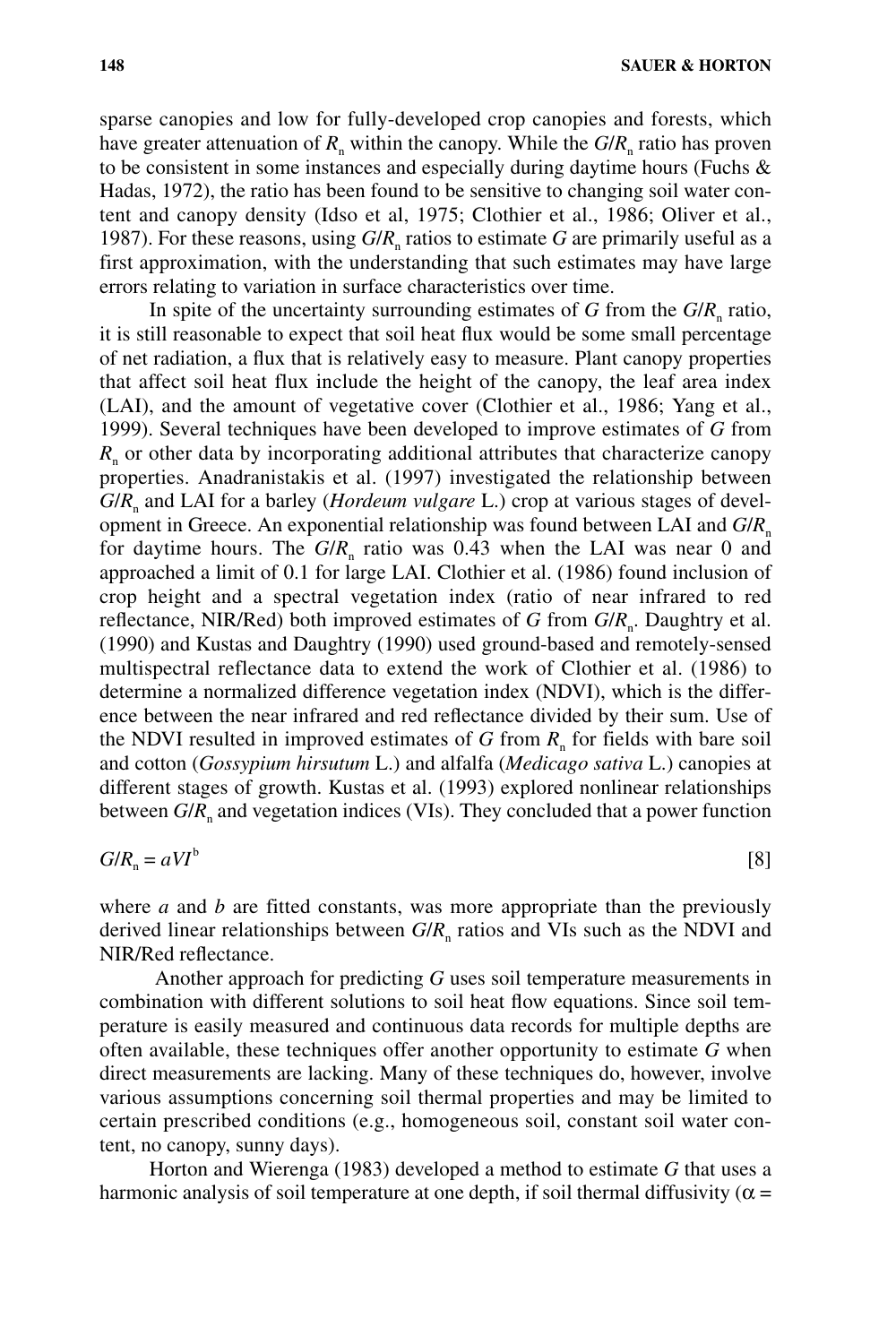$\lambda$ *C*) is known, or at two depths if  $\alpha$  is unknown. A shallow soil temperature can be described:

$$
T(z,t) = T_{t} \sum_{n=1}^{M} A_{0n} \sin(n\omega t + \phi_{0n})
$$
 [9]

where  $T_t$  is the temporal average soil temperature,  $M$  the number of harmonics (usually 1 to 3 harmonics are adequate),  $A_{0n}$  and  $\phi_{0n}$  are the amplitude and phase angle, respectively, of the  $n<sup>th</sup>$  harmonic, and  $\omega$  is the radial frequency equal to  $2\pi$ /*P* with *P* being the period of the fundamental cycle (24 h for diurnal cycles). Fitting Eq. [9] to the observed shallow soil temperature values provides  $T_t$ ,  $A_{0n}$ , and  $\phi_{0n}$ . Soil heat flux density can then be described as a function of time and depth:

$$
G(z,t) = \sum_{n=1}^{M} \left\{ A_{0n} C \sqrt{n \omega \alpha} \exp(-z \sqrt{n \omega / 2 \alpha}) \sin \left[ n \omega t + \phi_{0n} + (\pi / 4) - z \sqrt{n \omega / 2 \alpha} \right] \right\}
$$
\n[10]

Equation [10] represents the soil heat flux density, positive downward in a homogeneous soil profile, with the temperature at the surface described by a Fourier series. To calculate *G* with Eq. [10], one has to know the values for  $A_{0n}$  and  $\phi_{0n}$  for the temperature at one depth, as well as  $\alpha$  and *C* for the soil. Horton et al. (1983) describe how  $\alpha$  can be determined from measurements of soil temperature at two depths. Soil heat flux density estimated with this harmonic method was in good agreement with *G* measured using the calorimetric method for a clay loam soil in New Mexico. Gupta et al. (1984) also used a harmonic analysis, in this instance, with soil temperature normalized with respect to daily maximum and minimum soil surface temperature. This technique was used to predict *G* in soils having different tillage and residue cover conditions.

Sharratt et al. (1992) used a finite-difference solution to the transient heat flow equation to estimate *G* from hourly soil temperature data at three depths. The finite-difference form of the transient heat flow equation for two layers (three nodes) can be written (Campbell, 1985):

$$
\lambda_2(\Delta \overline{T}_2) / \Delta z_2 - \lambda_1(\Delta \overline{T}_1) / \Delta z_1 = C(T_2^{j+1} - T_2^j) \Delta z_3 / \Delta t
$$
\n[11]

where the superscripts  $(i \text{ and } j+1)$  indicate time and the subscripts  $(1, 2, \text{ and } 3)$ indicate node and layer number (increasing with depth). Soil volumetric heat capacity was measured once a day and a least-squares solution was used to estimate daily values for  $\lambda_1$  and  $\lambda_2$ , which then enabled calculation of *G* for each layer using Eq. [2]. The finite-difference method produced values of *G* that had smaller errors than the harmonic method when estimating *G* in silt loam soils in West Virginia and Alaska. Horton and Chung (1991) also used a finite difference approach coupled with surface energy partitioning equations to calculate soil heat flux density. Their method required knowledge of soil thermal and hydraulic properties, and calculations were driven by meteorological inputs, e.g., windspeed, air temperature and humidity, and radiation.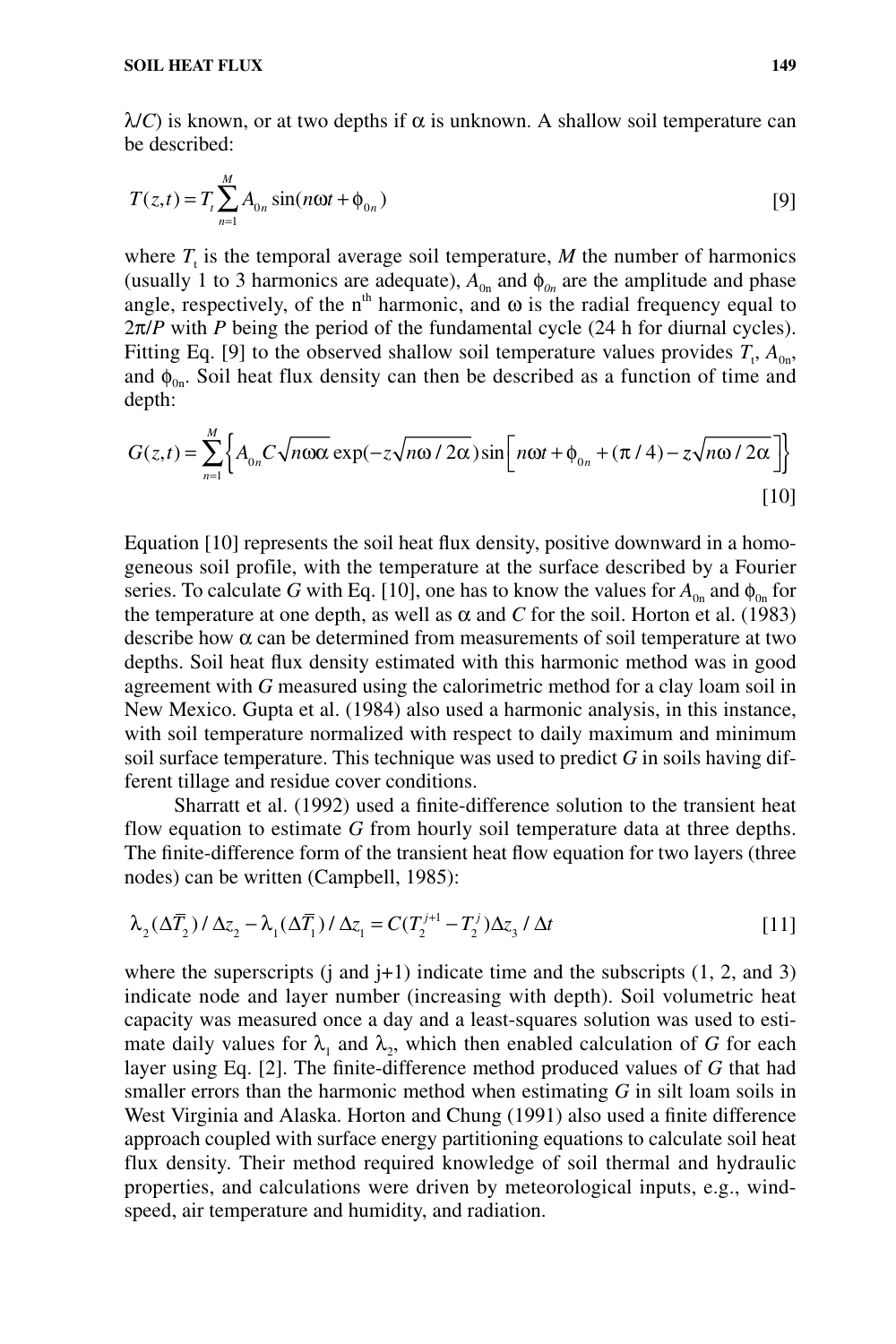Wang and Bras (1999) applied fractional calculus to establish an explicit relationship between surface temperature and soil heat flux. Although Wang and Bras (1999) assumed that the soil thermal properties were uniform and independent of soil water content and temperature, *G* estimated with their technique compared well with field data from Kansas and the Amazon.

## **SUMMARY**

Soil heat flux density is an integral component of the surface energy balance, affecting the amount of energy available for latent and sensible heat transfer. It also represents an energy flow path that couples soil and atmospheric systems. This coupling has important implications for local microclimate and the soil thermal regime, which in turn affect crop performance. The number and diversity of studies devoted to its measurement and prediction demonstrates the importance of soil heat flux to micrometeorological measurements in agricultural systems.

The flux plate method is now the most popular method for determining *G*. Since *G* is often the smallest term considered in the surface energy balance, the necessity of correcting measured fluxes for heat storage above the plate and/or latent heat loss below have sometimes been discounted as unnecessary. Recent evidence, however, strongly suggests that these corrections may be sizeable under commonly encountered conditions. The large spatial variation of *G*, especially under sparse canopies and with uneven surfaces, also needs to be considered when deploying sensors to measure *G* during surface energy balance studies. Proper corrective measures to account for these potential errors should lead to better estimates of *G*. More accurate *G* data will in turn reduce errors in latent and sensible heat fluxes determined from the Bowen ratio energy balance method and improve energy balance closure when eddy covariance or other techniques are used to measure turbulent fluxes.

#### **REFERENCES**

- Abu-Hamdeh, N.H., and R.C. Reeder. 2000. Soil thermal conductivity: Effects of density, moisture, salt concentration, and organic matter. Soil Sci. Soc. Am. J. 64:1285–1290.
- Allmaras, R.R., E.A. Hallauer, W.W. Nelson, and C.D. Evans. 1977. Surface energy balance and soil thermal property modifications by tillage-induced soil structure. Minnesota Agric. Exp. Stn. Tech. Bull. 306. St. Paul, MN.
- Al Nakshabandi, G., and H. Kohnke. 1965. Thermal conductivity and diffusivity of soils as related to moisture tension and other physical properties. Agric. Meteorol. 2:271–279.
- Anadranistakis, M., A. Liakatas, S. Alexandris, S. Aggelides, P. Kerkides, S. Rizos, and A. Poulovassilis. 1997. Soil heat flux in the Penman-Monteith evapotranspiration equation. p. 69–74. *In* K.S. Chartzoulakis (ed.) Proc. of the 2nd Int. Symp. on Irrigation of Horticultural Crops, Sept. 9–13, 1996, Chania, Crete, Greece.
- Azooz, R.H., B. Lowery, T.C. Daniel, and M.A. Arshad. 1997. Impact of tillage and residue management on soil heat flux. Agric. For. Meteorol. 84:207–222.
- Baldocchi, D.B., S.B. Verma, and N.J. Rosenberg. 1985. Water use efficiency in a soybean field: Influence of plant water stress. Agric. For. Meteorol. 34:53–65.
- Biscoe, P.V., R.A. Saffell, and P.D. Smith. 1977. An apparatus for calibrating soil heat flux plates. Agric. Meteorol. 18:49–54.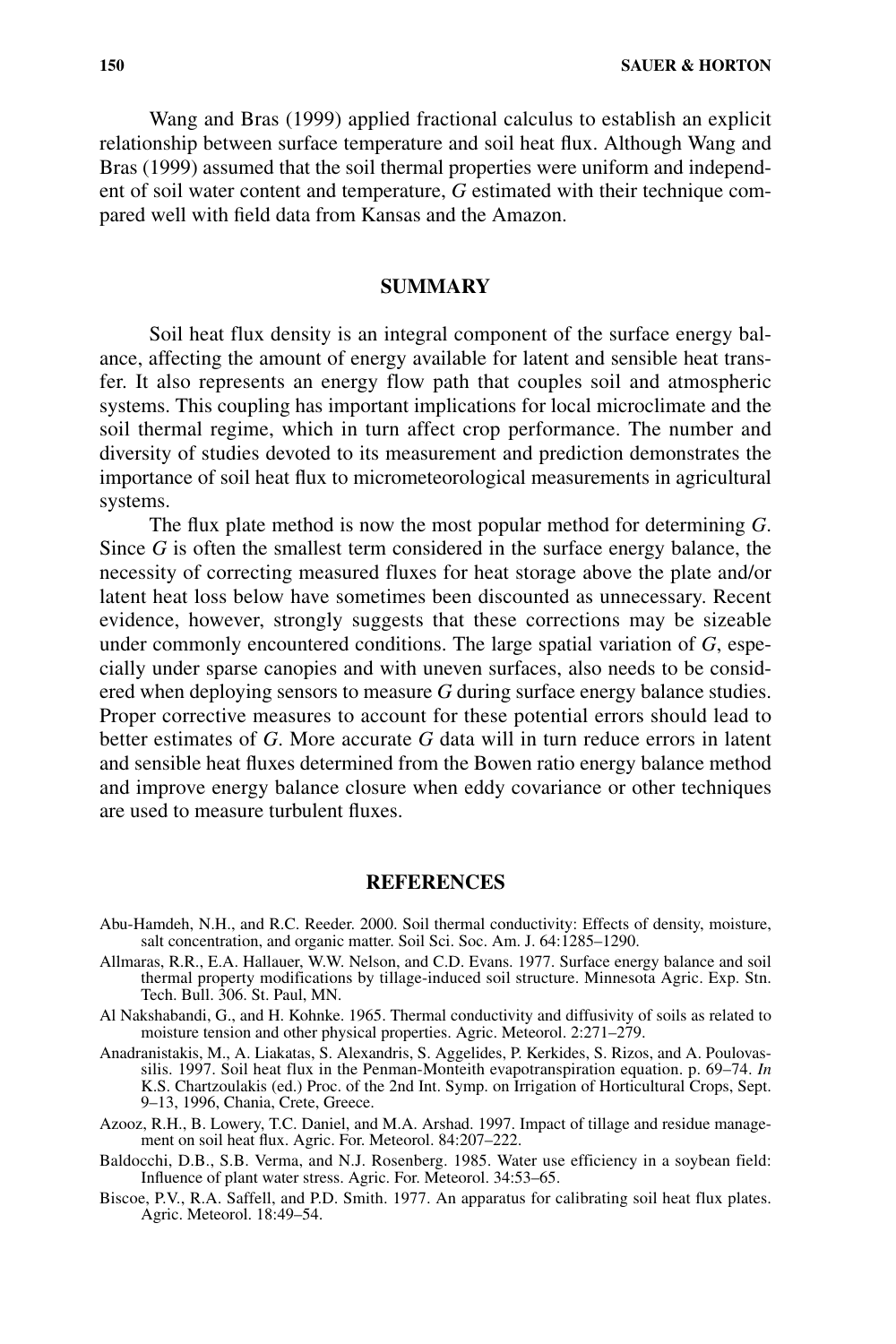- Bowen, I.S. 1926. The ratio of heat losses by conduction and by evaporation from any water surface. Phys. Rev. 27:779–787.
- Bremer, D.J., and J.M. Ham. 1999. Effect of spring burning on the surface energy balance in a tall grass prairie. Agric. For. Meteorol. 97:43–54.
- Bristow, K.L. 2002. Thermal conductivity. p. 1209–1226. *In* G.C. Topp and J.H. Dane (ed.) Methods of soil analysis. Part 4. Physical methods. SSSA Book Series no. 5. SSSA, Madison, WI.
- Bristow, K.L., G.J. Kluitenberg, and R. Horton. 1994. Measurement of soil thermal properties with a dual-probe heat-pulse technique. Soil Sci. Soc. Am. J. 58:1288–1294.
- Brown, K.W. 1976. Sugar beet and potatoes. p. 65–86. *In* J.L. Monteith (ed.) Vegetation and the atmosphere. Vol. 2. Academic Press, New York.
- Brown, K.W., and W. Covey. 1966. The energy-budget evaluation of the micro-meteorological transfer processes within a cornfield. Agric. Meteorol. 3:73–96.
- Buchan, G.D. 1989. Soil heat flux and soil surface energy balance: A clarification of concepts. *In* Proc. of the 4th Australasian Conf. on Heat and Mass Transfer, May 1989, Christchurch, New Zealand. University of Canterbury.
- Cahill, A.T., and M.B. Parlange. 1998. On water vapor transport in field soils. Water Resour. Res. 34:731–739.
- Campbell, G.S. 1985. Soil physics with BASIC: Transport models for soil–plant systems. Elsevier, New York.
- Carson, J.E., and H. Moses. 1963. The annual and diurnal heat-exchange cycles in upper layers of soil. J. Appl. Meteorol. 2:397–406.
- Carter, M.R. (ed.) 1993. Soil sampling and methods of analysis. Lewis Publishers, Boca Raton, FL.
- Cellier, P., G. Richard, and P. Robin. 1996. Partition of sensible heat fluxes into bare soil and the atmosphere. Agric. For. Meteorol. 82:245–265.
- Choudhury, B.J., S.B. Idso, and J.R. Reginato. 1987. Analysis of an empirical model for soil heat flux under a growing wheat crop for estimating evaporation by an infrared-temperature based energy balance equation. Agric. For. Meteorol. 39:283–297.
- Clothier, B.E., K.L. Clawson, P.J. Pinter, Jr., M.S. Moran, R.J. Reginato, and R.D. Jackson. 1986. Estimation of soil heat flux from net radiation during the growth of alfalfa. Agric. For. Meteorol. 37:319–329.
- Daughtry, C.S.T., W.P. Kustas, M.S. Moran, P.J. Pinter, Jr., R.D. Jackson, P.W. Brown, W.D. Nichols, and L.W. Gay. 1990. Spectral estimates of net radiation and soil heat flux. Remote Sens. Environ. 32:111–124.
- Deacon, E.L. 1950. The measurement and recording of the heat flux into the soil. Q.J.R. Meteorol. Soc. 76:479–483.
- Denmead, O.T. 1969. Comparative micrometeorology of a wheat field and a forest of *Pinus radiata*. Agric. Meteorol. 6:357–371.
- de Bruin, H.A.R., and A.A.M. Holtslag. 1982. A simple parameterization of the surface fluxes of sensible and latent heat during daytime compared with the Penman-Monteith concept. J. Appl. Meteorol. 21:1610–1621.
- de Silans, A.P., B.A. Monteny, and J.P. Lhomme. 1997. The correction of soil heat flux measurements to derive an accurate surface energy balance by the Bowen ratio method. J. Hydrol. 188/189:453–465.
- de Vries, D.A. 1963. Thermal properties of soils. p. 210–235. *In* W.R. van Wijk (ed.) Physics of plant environment. North-Holland Publ. Co., Amsterdam.
- de Vries, D.A., and J.R. Philip. 1986. Soil heat flux, thermal conductivity, and the null-alignment method. Soil Sci. Soc. Am. J. 50:12–17.
- Dunkle, R.V. 1940. Heat meters. Bull. Am. Meteorol. Soc. 21:116–117.
- Enz, J.W., L.J. Brun, and J.K. Larsen. 1988. Evaporation and energy balance for bare and stubble covered soil. Agric. For. Meteorol. 43:59–70.
- Falckenberg, G. 1930. Apparatur zur Bestimmung des momentanen nächtlichen Wärmeaustausches zwischen Erde und Luft. Meteorologische Zeitschrift. 47:154–156.
- Fritton, D.D., and J.D. Martsolf. 1980. Soil heat flow under and orchard heater. Soil Sci. Soc. Am. J. 44:13–16.
- Fritton, D.D., J.D. Martsolf, and W.J. Busscher. 1976. Spatial distribution of soil heat flux under a sour cherry tree. Soil Sci. Soc. Am. J. 40:644–647.
- Fuchs, M. 1986. Heat flux. p. 957–968. *In* A. Klute (ed.) Methods of soil analysis. Part 1. Physical and mineralogical methods. 2nd ed. SSSA Book Series no. 5. SSSA, Madison, WI.
- Fuchs, M., and A. Hadas. 1972. The heat flux density in a non-homogeneous bare loessial soil. Boundary-layer Meteorol. 3:191–200.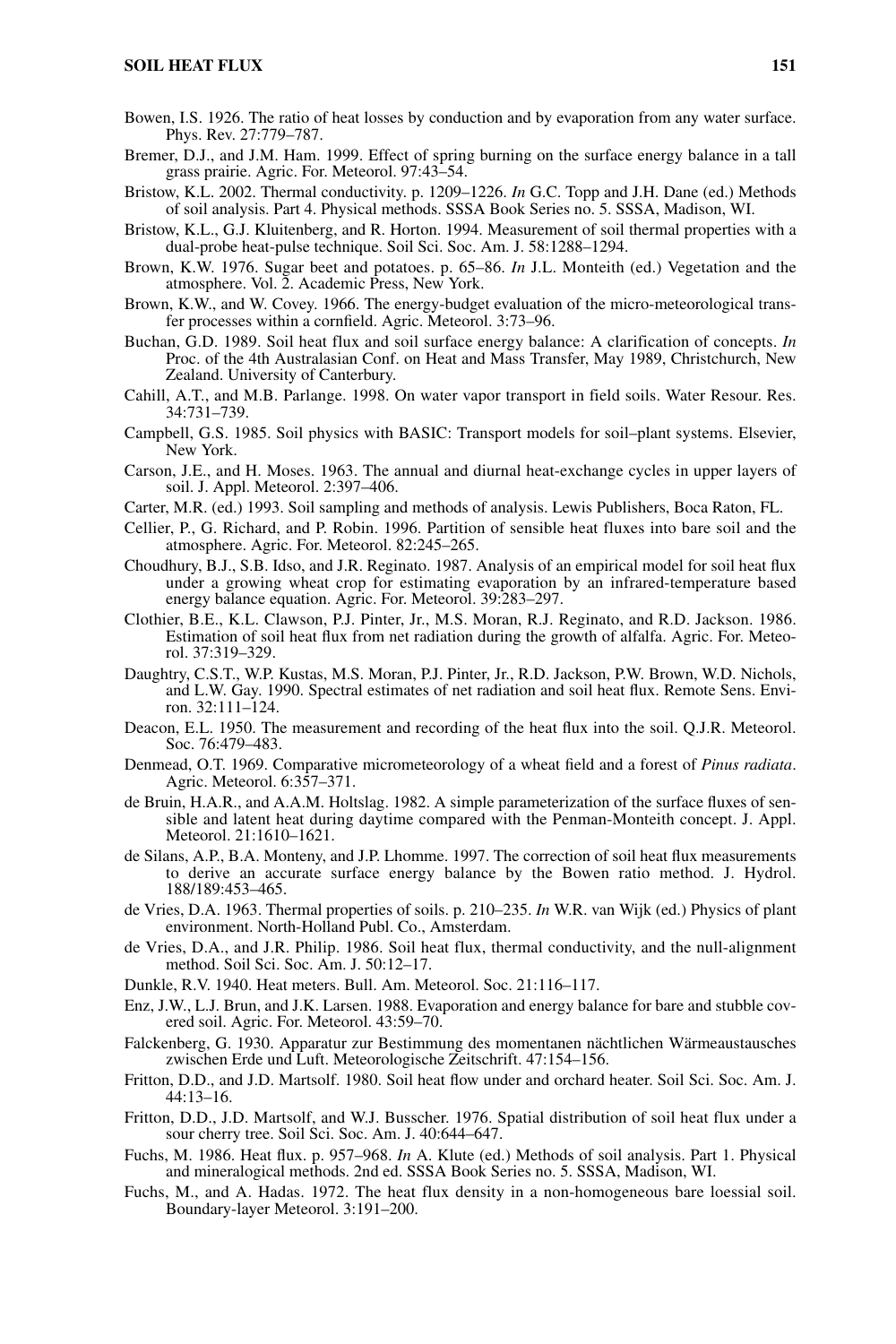- Fuchs, M., and A. Hadas. 1973. Analysis and performance of an improved soil heat flux transducer. Soil Sci. Soc. Am. Proc. 37:173–175.
- Fuchs, M., and C.B. Tanner. 1968. Calibration and field test of soil heat flux plates. Soil Sci. Soc. Am. Proc. 32:326–328.
- Gatenby, R.M. 1977. Conduction of heat from sheep to ground. Agric. Meteorol.18:387–400.
- Gausman, H.W., A.H. Gerbermann, C.L. Wiegand, R.W. Leamer, R.R. Rodriguez, and J.R. Noriega. 1975. Reflectance differences between crop residues and bare soils. Soil Sci. Soc. Am. Proc. 39:752–755.
- Gilgen, H., and A. Ohmura. 1999. The global energy balance archive. Bull. Am. Meteor. Soc. 80:831–850.
- Glenn, D.M., and W.V. Welker. 1987. Soil management effects on soil temperature and heat flux in a young peach orchard. Soil Sci. 143:372–380.
- Goel, N.R., and J.M. Norman. (ed.) 1990. Instrumentation for studying vegetation canopies for remote sensing in optical and thermal infrared regions. Remote Sensing Rev. 5:1–360.
- Grossman, R., and T.G. Reinsch. 2002. Bulk density and linear extensibility. p. 201–228. *In* G.C. Topp and J.H. Dane (ed.) Methods of soil analysis. Part 4. Physical methods. SSSA Book Series no. 5. SSSA, Madison, WI.
- Gupta, S.C., W.E. Larson, and R.R. Allmaras. 1984. Predicting soil temperature and soil heat flux under different tillage-surface residue conditions. Soil Sci. Soc. Am. J. 48:223–232.
- Ham, J.M., J.L. Heilman, and R.J. Lascano. 1991. Soil and canopy energy balances of a row crop at partial cover. Agron. J. 83:744–753.
- Ham, J.M., and G.J. Kluitenberg. 1993. Positional variation in the soil energy balance beneath a rowcrop canopy. Agric. For. Meteorol. 63:73–92.
- Hanks, R.J., and H.S. Jacobs. 1971. Comparison of the calorimetric and flux meter measurements of soil heat flux. Soil Sci. Soc. Am. Proc. 35:671–674.
- Heilman, J.L., K.J. McInnes, M.J. Savage, R.W. Gesch, and R.J. Lascano. 1994. Soil and canopy energy balances in a west Texas vineyard. Agric. For. Meteorol. 71:99–114.
- Herin, P., and P. Théry. 1992. Measurements on the thermoelectric properties of thin layers of two metals in electrical contact. Application for designing new heat-flow sensors. Meas. Sci. Technol. 3:495–500.
- Högström, U. 1974. In situ calibration of ground heat flux plates. Agric. Meteorol. 13:161–168.
- Horton, R., K.L. Bristow, G.J. Kluitenberg, and T.J. Sauer. 1996. Crop residue effects on surface radiation and energy balance: A review. Theor. Appl. Climatol. 54:27–37.
- Horton, R. and S.-O. Chung. 1991. Soil heat flow. p. 397–438. *In* J. Hanks and J.T. Ritchie (ed.) Modeling plant and soil systems. Agron. Monogr. 31. ASA, Madison, WI.
- Horton, R., and P.J. Wierenga. 1983. Estimating the soil heat flux from observations of soil temperature near the surface. Soil Sci. Soc. Am. J. 47:14–20.
- Horton, R., P.J. Wierenga, and D.R. Nielsen. 1983. Evaluation of methods for determining the apparent thermal diffusivity of soil near the surface. Soil Sci. Soc. Am. J. 47:25–32.
- Howell, T.A., and J.A. Tolk. 1990. Calibration of soil heat flux transducers. Theor. Appl. Climatol. 42:263–272.
- Idso, S.B. 1972. Calibration of soil heat flux plates by a radiation technique. Agric. Meteorol. 10:467–471.
- Idso, S.B., J.K. Aase, and R.D. Jackson. 1975. Net radiation-soil heat flux relations as influenced by soil water content variations. Boundary-layer Meteorol. 9:113–122.
- Jackson, R.D., and S.A. Taylor. 1965. Heat transfer. p. 349–356. *In* C.A. Black et al. (ed.) Methods of soil analysis. Part 1. Agron. Monogr. 9. ASA, Madison, WI.
- Kiehl, J.T., and K.E. Trenberth. 1997. Earth's annual global mean energy budget. Bull. Am. Meteorol. Soc. 78:197–208.
- Kimball, B.A., and R.D. Jackson. 1975. Soil heat flux determination: A null-alignment method. Agric. Meteorol. 15:1–9.
- Kimball, B.A., and R.D. Jackson. 1979. Soil heat flux. p. 211–229. *In* B.J. Barfield and J.F. Gerber (ed.) Modification of the aerial environment of plants. ASAE Monogr. 2. ASAE, St. Joseph, MI.
- Kimball, B.A., R.D. Jackson, F.S. Nakayama, S.B. Idso, and R.J. Reginato. 1976. Soil-heat flux determination: Temperature gradient method with computed thermal conductivities. Soil Sci. Soc. Am. J. 40:25–28.
- Kimball, B.A., R.L. LaMorte, P.J. Pinter, Jr., G.W. Wall, D.J. Hunsaker, F.J. Adamsen, S.W. Leavitt, T.L. Thompson, A.D. Matthias, and T.J. Brooks. 1999. Free-air CO<sub>2</sub> enrichment and soil nitrogen effects on energy balance and evapotranspiration of wheat. Water Resour. Res. 35:1179–1190.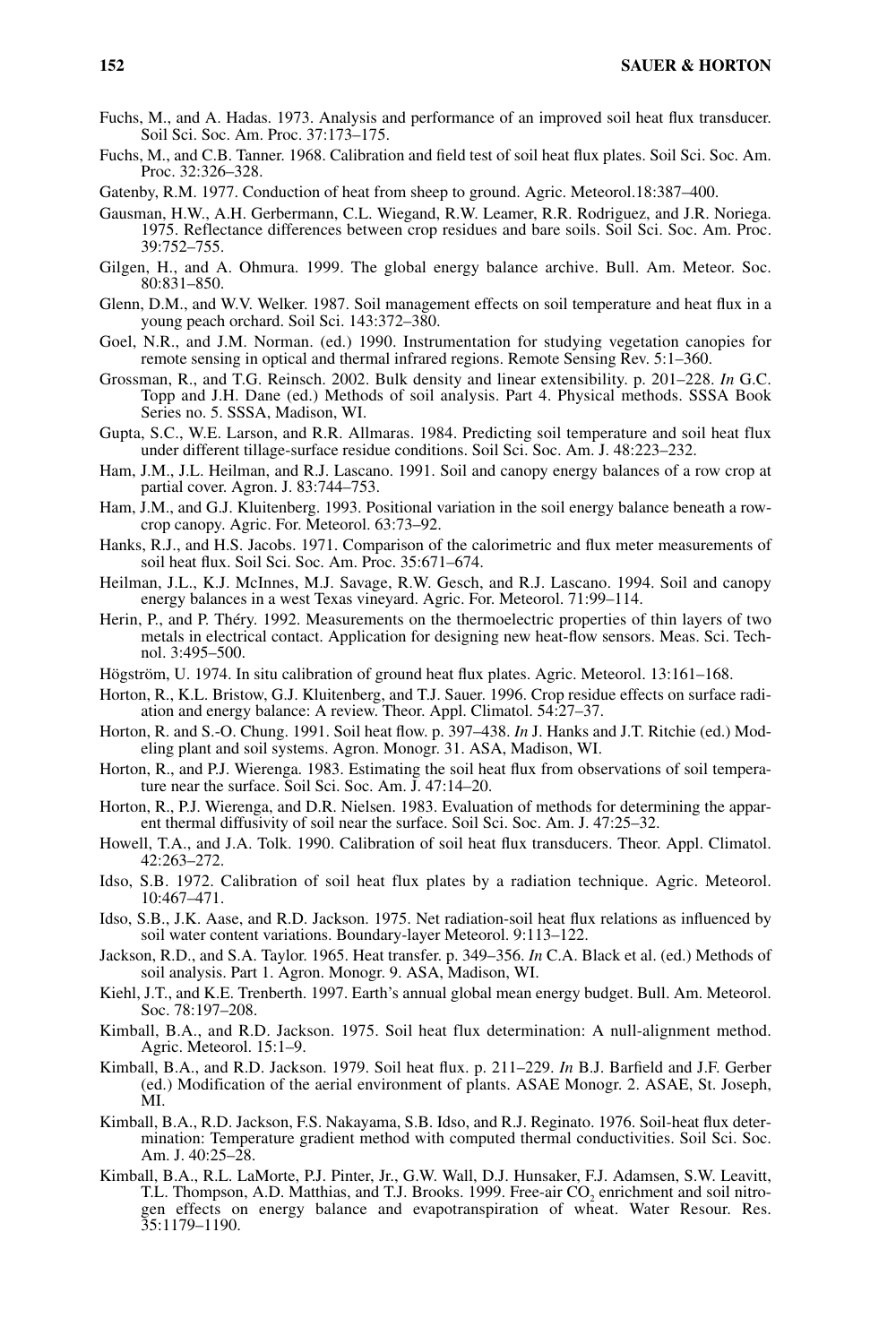- Kluitenberg, G.J. 2002. Heat capacity and specific heat. p. 1201–1208. *In* G.C. Topp and J.H. Dane (ed.) Methods of soil analysis: Part 4. Physical methods. SSSA Book Series no. 5. Madison, WI.
- Kluitenberg, G.J., J.M. Ham, and K.L. Bristow. 1993. Error analysis of the heat-pulse method for measuring the volumetric heat capacity of soil. Soil Sci. Soc. Am. J. 57:1444–1451.
- Kumar, K.K., and V.U. Rao. 1984. Significance of soil heat flux in the estimation of potential evaporation. Indian J. Ecol. 11:68–70.
- Kustas, W.P., and C.S.T. Daughtry. 1990. Estimation of the soil heat flux/net radiation ratio from spectral data. Agric. For. Meteorol. 49:205–223.
- Kustas, W.P., C.S.T. Daughtry, and P.J. Van Oevelen. 1993. Analytical treatment of the relationships between soil heat flux/net radiation ratio and vegetation indices. Remote Sens. Environ. 46:319–330.
- Kustas, W.P., J.H. Prueger, J.L. Hatfield, K. Ramalingam, and L.E. Hipps. 2000. Variability in soil heat flux from a mesquite dune site. Agric. For. Meteorol. 103:249–264.
- Lemon, E.R. 1963. The energy budget at the earth's surface. Part 1. U.S. Army Electronic Proving Ground Production Res. Rep. no. 71. U.S. Army, Washington, DC.
- Lettau, H., and B. Davidson, Ed. 1957. Exploring the atmosphere's first mile. Vol. I. Instrumentation and data evaluation. Pergamon Press, New York.
- Lourence, F.J., and W.O. Pruitt. 1971. Energy balance and water use of rice grown in the Central Valley of California. Agron. J. 63:827–832.
- Malek, E. 1993. Rapid changes of the surface soil heat flux and its effects on the estimation of evapotranspiration. J. Hydrol. 142:89–97.
- Massman, W.J. 1992. Correcting errors associated with soil heat flux measurements and estimating soil thermal properties from soil temperature and heat flux plate data. Agric. For. Meteorol. 59:249–266.
- Massman, W.J. 1993. Errors associated with the combination method for estimating soil heat flux. Soil Sci. Soc. Am. J. 57:1198–1202.
- Mayocchi, C.L., and K.L. Bristow. 1995. Soil surface heat flux: Some general questions and comments on measurements. Agric. For. Meteorol. 75:43–50.
- McCaughey, J.H. 1982. Spatial variability of net radiation and soil heat flux density on two logged sites in Montmorency, Quebec. J. Appl. Meteor. 21:777–787.
- McCaughey, J.H., and W.L. Saxton. 1988. Energy balance storage terms in a mixed forest. Agric. For. Meteorol. 44:1–18.
- McInnes, K.J. 2002. Temperature. p. 1183–1199. *In* G.C. Topp and J.H. Dane (ed.) Methods of soil analysis. Part 4. Physical methods. SSSA Book Series no. 5. SSSA, Madison, WI.
- Meek, D., C. Phene, W. Pruitt, and D. Clark. 1989. The contribution of soil heat flux to real-time evapotranspiration. p. 19. *In* Agronomy Abstracts. ASA, Madison, WI.
- Mogensen, V.O. 1970. The calibration factor of heat flux meters in relation to the thermal conductivity of the surrounding medium. Agric. Meteorol. 7:401–410.
- Monteith, J.L. 1958. The heat balance beneath crops. Climatology and microclimatology. UNESCO Arid Zone Res. 11:123–128.
- Monteith, J.L. 1965. Evaporation and environment. Symp. Soc. Exp. Biol. 19:205–234.
- Ohmura, A., and H. Gilgen. 1993. Re-evaluation of the global energy balance. p. 93–110. *In* Interactions between the global climate subsystems: The legacy of Hann. Geophys. Monogr. no. 75. Am. Geophysical Union, Washington, DC.
- Oliver, H.R. 1992. Studies of surface energy balance of sloping terrain. Int. J. Climatol. 12:55–68.
- Oliver, S.A., H.R. Oliver, J.S. Wallace, and A.M. Roberts. 1987. Soil heat flux and temperature variation with vegetation, soil type and climate. Agric. For. Meteorol. 39:257–269.
- Penman, H.L. 1948. Natural evaporation from open water, bare soil, and grass. Proc. R. Soc. London, Ser. A. 193:120–145.
- Philip, J.R. 1961. The theory of heat flux meters. J. Geophys. Res. 66:571–579.
- Philip, J.R., and D.A. de Vries. 1957. Moisture movement in porous materials under temperature gradients. Trans. Am. Geophys. Union 38:222–232, 594.
- Pikul, J.L., Jr., and R.R. Allmaras. 1984. A field comparison of null-aligned and mechanistic soil heat flux. Soil Sci. Soc. Am. J. 48:1207–1214.
- Pikul, J.L., Jr., R.R. Allmaras, and S.E. Waldman. 1985. Late season heat flux and water distribution in summer-fallowed Haploxerolls. Soil Sci. Soc. Am. J. 49:1517–1522.
- Portman, D.J. 1958. Conductivity and length relationships in heat-flow transducer performance. Trans. Am. Geophys. Union 39:1089–1094.
- Priestley, C.H.B., and R.J. Taylor. 1972. On the assessment of surface heat flux and evaporation using large-scale parameters. Mon. Weather Rev. 100:81–92.